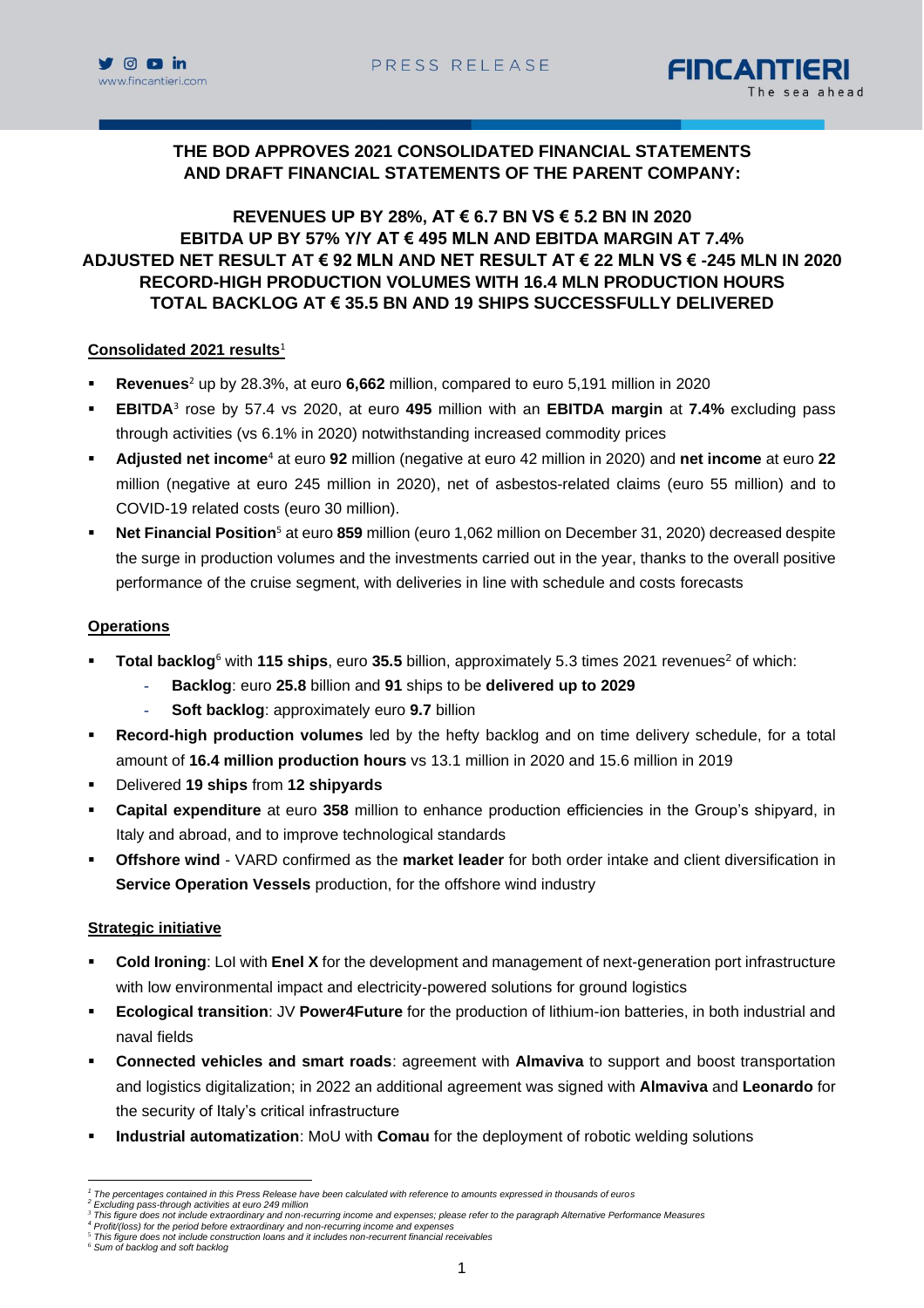



- Hydrogen-powered cruise ship: MoU with MSC and SNAM to conduct feasibility study to examine requirements to build the **first oceangoing hydrogen-powered cruise ship**
- **Green hydrogen**: agreement with **Enel Green Power Italia** for the production, supply, management and use of green hydrogen for port areas and long-range maritime transport
- **Decarbonization**: MoU with ENI to promote initiatives focused on decarbonization in the energy, transports, and circular economy fields
- **European defence**: agreement with **Navantia** to boost collaboration in the naval and maritime domains as well as submitted the offer for the new **Modular and Multirole Patrol Corvette** (MMPC) by the consortium made up of Fincantieri, Naval Group and Navantia

### **Sustainability**

- Kick-off of the **corporate nursery program**, demonstrating once again Fincantieri attention towards its employees
- **Sustainable Finance**: Fincantieri has signed the first credit line of trade finance for the construction of a custom-built green cable layer to operate in offshore wind farms and underwritten a sustainability-linked construction loan for the building of a cruise ship
- **Carbon Disclosure Project** (CDP) assigned to the Group the A- score on a scale ranging from A to D, recognizing its commitment in fighting Climate Change
- **Sustainalytics**, a Morningstar Company, specialized in ESG risk management rating, positioned Fincantieri in the "low risk" range and  $6<sup>th</sup>$  out of 121 companies in the "Heavy Machinery and Trucks" category
- **Universum**: Fincantieri confirmed for the third consecutive year as Italy's Most Attractive Employer in the "Manufacturing, Mechanical and Industrial Engineering" sector
- **Green Star 2021**: Fincantieri ranked 1<sup>st</sup> in Italy, in the "Engineering, Construction and Infrastructure" segment for its commitment to the green economy according to the German Institute of Quality (ITQF)
- **Excellence in Safety Award:** the Shipbuilder Council of America (SCA) awarded Fincantieri Marinette Marine with the "Excellence in Safety Award" and Fincantieri Bay Shipbuilding (Sturgeon Bay) with the "Improvement in Safety Award" for the outstanding health and safety conditions of both shipyards

### **Board of Directors resolutions**

- **Approval of the draft financial statements of Fincantieri S.p.A. at December 31, 2021**
- **Approval of the Consolidated financial statements at December 31, 2021**
- **Approval of the Consolidated Non-financial Statement at December 31, 2021** pursuant to Legislative Decree No. 254/2016
- **Approval of the Report on Corporate Governance and Ownership Structure and the Report On The Policy Regarding Remuneration And Fees Paid**
- **Ordinary Shareholders' Meeting convened on single call**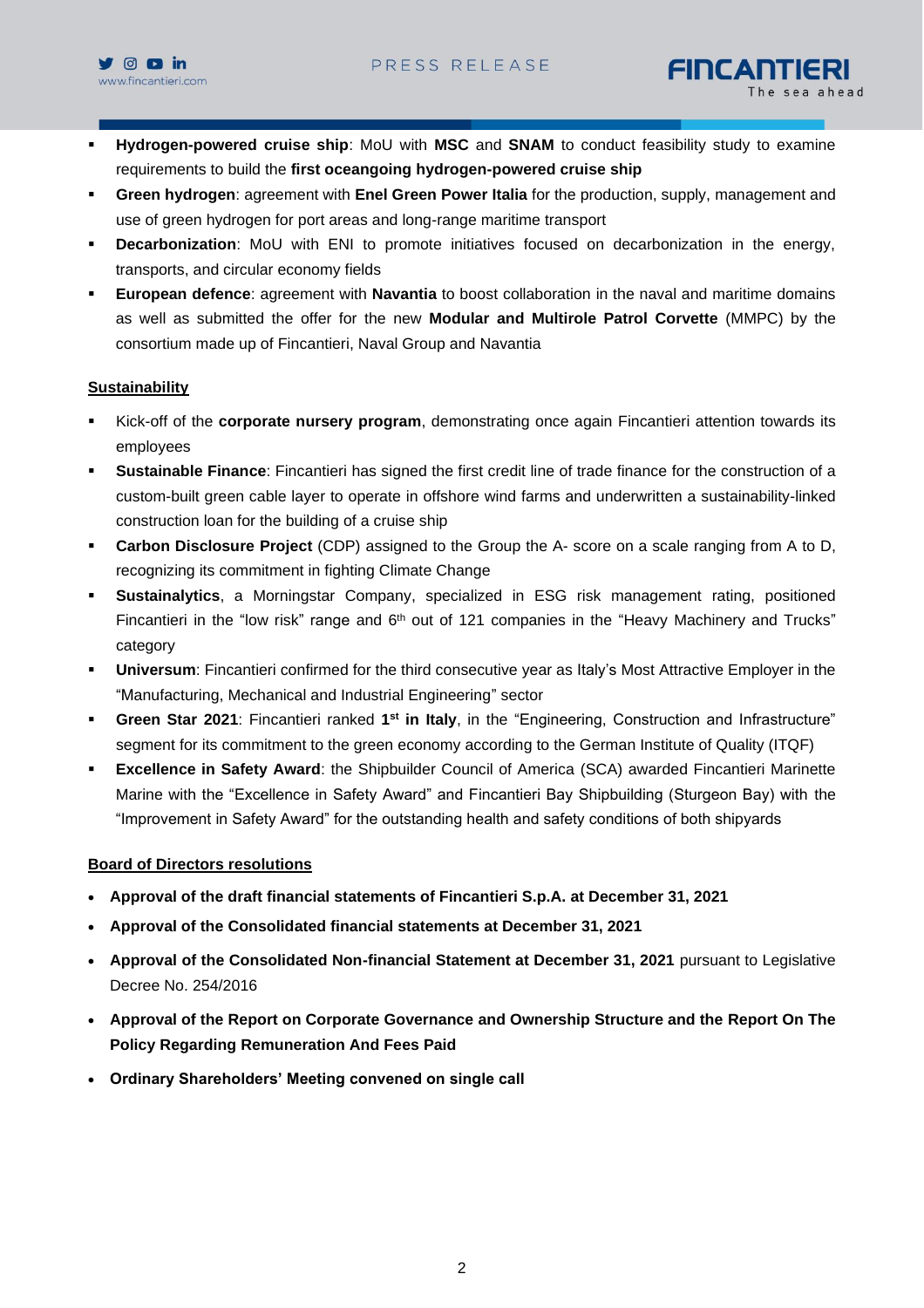



\* \* \*

*Rome, March 23, 2022* – The Board of Directors of **FINCANTIERI S.p.A.** ("**Fincantieri**" or the "**Company**"), chaired by Giampiero Massolo, has approved the **draft financial statements of the parent company at December 31, 2021,** the **Consolidated financial statements at December 31, 2021,** prepared in accordance with international financial reporting and accounting standards (IFRS) and the **Consolidated non-financial statement at December 31, 2021** pursuant to Legislative Decree No. 254/2016.

During the Board meeting **Giuseppe Bono, Chief Executive Officer of Fincantieri**, said: "*The results reported today prove Fincantieri's soundness and resilience in promptly responding to the challenges set by the pandemic, which has affected the Company and all our clients. In this context, we have managed to preserve the backlog and all its commitments, successfully delivering ships on time. Inflation, raw material shortages and the ongoing conflict introduce even more uncertainties to the current scenario. The challenges we are facing require the highest level of determination and cohesion from all of our employees to address such demanding times. As a matter of fact, today's results prove the commitment and dedication of our employees and our suppliers to the Group"*.

Bono concluded: "*We are certain that the Group will react once again to upcoming challenges with the utmost responsibility and will serve the Country with all the competencies developed throughout the years, both in Italy and abroad. We are proud we have become a global company, with an Italian base, and we are ready to contribute significantly to the improvement of the areas in which we operate".*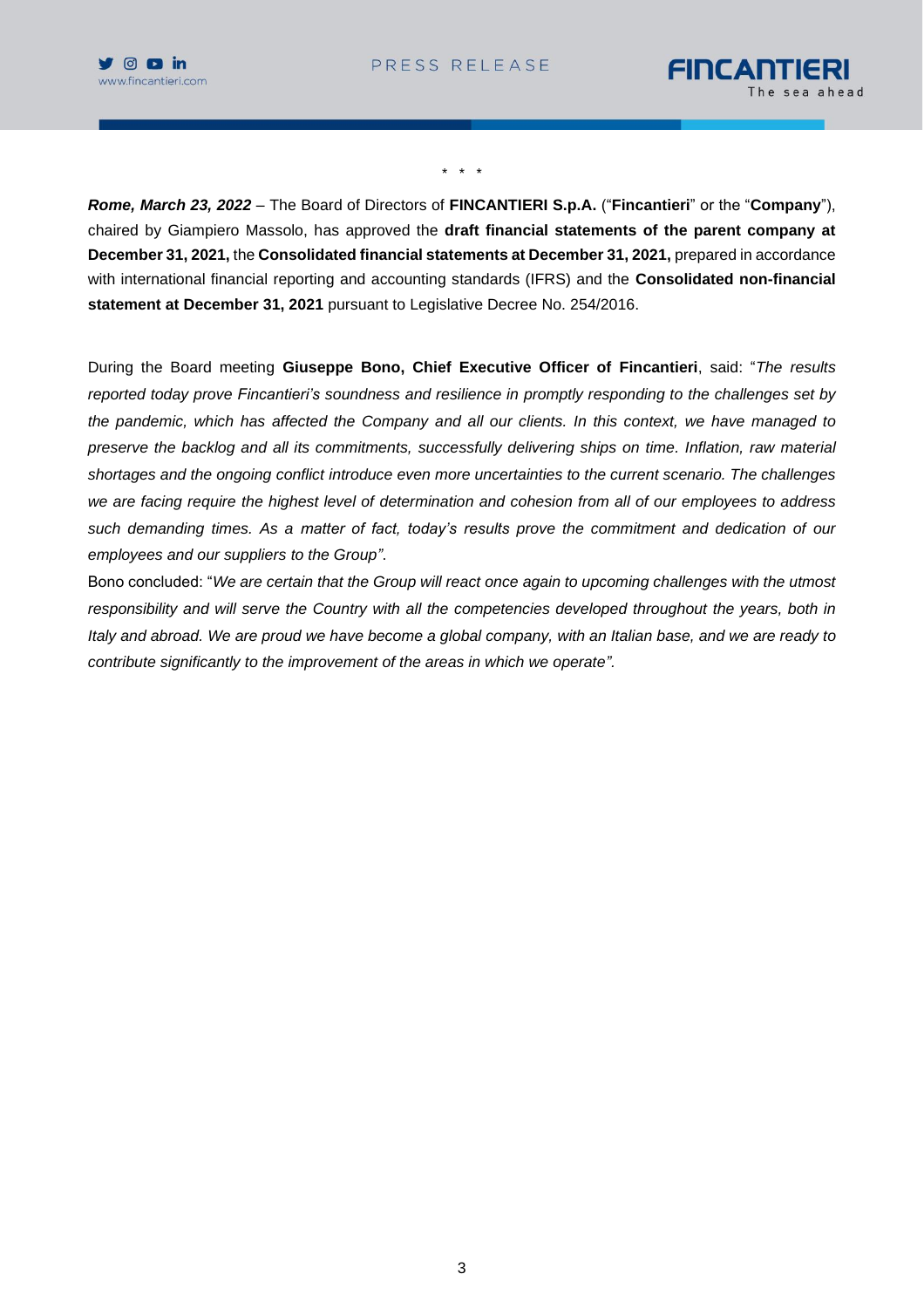### **Financial Highlights**

| <b>Economic data</b>                                           |              | 31.12.2021   |                                     |         | 31.12.2020                   |
|----------------------------------------------------------------|--------------|--------------|-------------------------------------|---------|------------------------------|
|                                                                |              | <b>Group</b> | <b>Fincantieri</b><br><b>S.p.A.</b> | Group   | <b>Fincantieri</b><br>S.p.A. |
| Revenue and income                                             | euro/million | 6,911        | 5,238                               | 5,879   | 4,391                        |
| Revenue and income excluding pass-<br>through activities $(1)$ | euro/million | 6,662        | 4,989                               | 5,191   | 3,703                        |
| EBITDA <sup>(2)</sup>                                          | euro/million | 495          | 469                                 | 314     | 281                          |
| EBITDA margin <sup>(*)</sup>                                   | %            | 7.2%         | 9.0%                                | 5.3%    | 6.4%                         |
| EBITDA margin excluding pass-through <sup>(1)</sup>            | %            | 7.4%         | 9.4%                                | 6.1%    | 7.6%                         |
| Adjusted profit/(loss) for the period <sup>(3)</sup>           | euro/million | 92           | 186                                 | (42)    | 155                          |
| Extraordinary and non-recurring income<br>and (expenses)       | euro/million | (90)         | (80)                                | (258)   | (203)                        |
| Profit/(loss) for the period                                   | euro/million | 22           | 125                                 | (245)   | 1                            |
| Group share of profit/(loss) for the period                    | euro/million | 22           |                                     | (240)   |                              |
| <b>Financial Data</b>                                          |              | 31.12.2021   |                                     |         | 31.12.2020                   |
|                                                                |              | <b>Group</b> | <b>Fincantieri</b><br><b>S.p.A.</b> | Group   | <b>Fincantieri</b><br>S.p.A. |
| Net invested capital                                           | euro/million | 1,693        | 2,221                               | 1,839   | 2,540                        |
| Equity                                                         | euro/million | 834          | 1,771                               | 777     | 1,635                        |
| Net financial position $(4)$                                   | euro/million | (859)        | (450)                               | (1,062) | (905)                        |
| <b>Other indicators</b>                                        |              | 31.12.2021   |                                     |         | 31.12.2020                   |
|                                                                |              | <b>Group</b> | <b>Fincantieri</b><br><b>S.p.A.</b> | Group   | <b>Fincantieri</b><br>S.p.A. |
| Order intake <sup>(**)</sup>                                   | euro/million | 3,343        | 940                                 | 4,526   | 2,969                        |
| Order book(**)                                                 | euro/million | 36,339       | 27,427                              | 36,770  | 30,704                       |
| Total backlog(**)(***)                                         | euro/million | 35,519       | 25,742                              | 35,681  | 27,225                       |
| - of which backlog <sup>(**)</sup>                             | euro/million | 25,819       | 19,942                              | 27,781  | 23,953                       |
| Capital expenditures                                           | euro/million | 358          | 155                                 | 309     | 193                          |
| R&D costs                                                      | euro/million | 155          | 124                                 | 144     | 113                          |
| Employees at the end of the period                             | Number       | 20,774       | 8,806                               | 20,150  | 8,510                        |
| Vessels in order book                                          | Number       | 91           | 49                                  | 97      | 57                           |

(\*) Ratio between EBITDA and Revenue and income<br>(\*\*\*) Net of eliminations and consolidation adjustments<br>(\*\*\*) Sum of backlog and sonsolidation adjustments<br>(\*\*\*) Sum of backlog and soft backlog<br>(\*\*\*) Sum of backlog and soft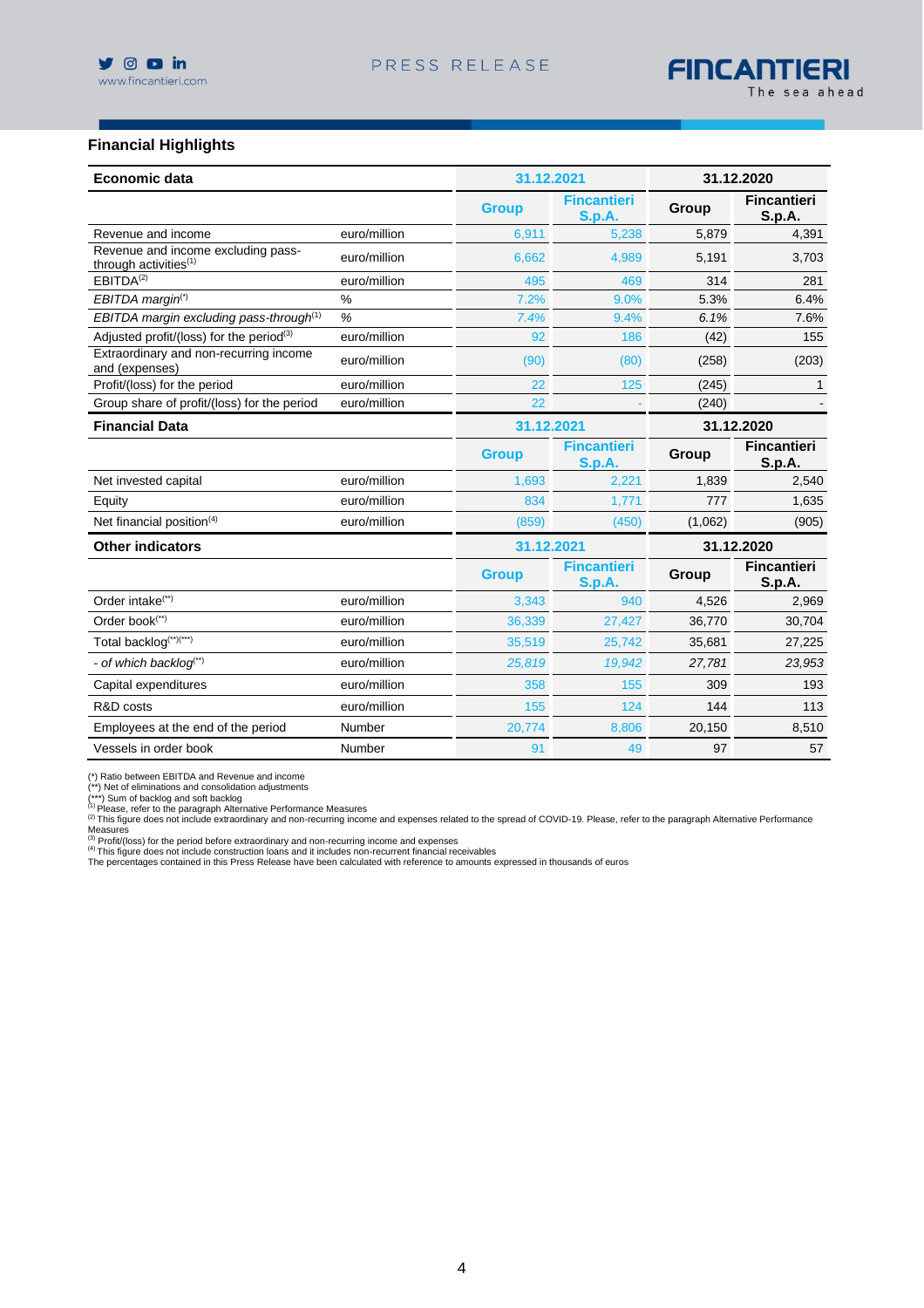

# **Consolidated financial and economic results for 2021**

| <b>Revenue and income (euro/million)</b>                                                                                                                                  | 31.12.2021 | 31.12.2021<br>(excluding pass-through<br>activities) | 31.12.20201<br>(excluding pass-<br>through activities) | Delta vs.<br>31.12.2020 | Delta % vs.<br>31.12.2020 |
|---------------------------------------------------------------------------------------------------------------------------------------------------------------------------|------------|------------------------------------------------------|--------------------------------------------------------|-------------------------|---------------------------|
| Shipbuilding                                                                                                                                                              | 5.903      | 5.654                                                | 4.448                                                  | 1.206                   | 27.1%                     |
| Offshore and Specialized Vessels                                                                                                                                          | 456        | 456                                                  | 369                                                    | 87                      | 23.7%                     |
| Equipment, Systems and Services                                                                                                                                           | 1.404      | 1.404                                                | 1.100                                                  | 304                     | 27.7%                     |
| Consolidation adjustments                                                                                                                                                 | (852)      | (852)                                                | (726)                                                  | (126)                   | -                         |
| Total                                                                                                                                                                     | 6.911      | 6.662                                                | 5.191                                                  | 1.471                   | 28.3%                     |
| (1) The 2020 figures have been restated following the reallocation of VARD Electro and Seaonics respectively from the Shipbuilding and the Offshore & Specialized Vessels |            |                                                      |                                                        |                         |                           |

segments to the Equipment, Systems & Services segment

**Revenue and income**, at euro 6,662 million for the 2021, excluding pass-through activities at euro 249 million, spiked by 28.3% compared to 2020 in line with the 25-30% increase expected for 2021. The record-high results are driven by **positive trends in every segment** in which the company operates. The Shipbuilding segment grew by 27.1% (excluding pass-through activities), with record production volumes at the Italian shipyards (16.4 million hours compared to 13.1 million in 2020 and 15.6 million in 2019). Such result is mainly due to the Group strategy furthering a **rapid recovery** from the pandemic's negative exposures. The contribution of Offshore and Specialized Vessels increased by 23.7% reflecting the effective repositioning and diversification strategy implemented by the Group with the construction of specialized vessels to be deployed in offshore wind farms. The Equipment, Systems and Services segment recorded an increase in revenues (+27.7%) mainly thanks to supporting shipbuilding activities for cruise and naval vessels.

In 2021, **87%** of revenues comes from foreign customers, in line with the figure of last year.

**EBITDA,** at euro **495** million (euro 314 million for 2020) benefits from both **higher production volumes** that completely recovered the contribution lost in 2020 due to the pandemic, and **improved marginality**, achieved thanks to the enhanced efficiencies in project management and production processes, which fully offset the effects of increased commodity prices. **EBITDA margin**, excluding pass-through activities, landed at **7.4%**, well beyond the guidance, raising from 6.1% in 2020. Such improvement is mainly attributable to the Shipbuilding segment (EBITDA margin at 8.3% excluding pass-through activities) that closed 2021 with record high production volumes.

**EBIT** stands at euro 289 million (euro 148 million in 2020), with an **EBIT margin** (EBIT on Revenue and income, excluding pass-through activities) at 4.3% (2.9% in 2020). The improvement is due to the reasons illustrated above with reference to the Group's EBITDA, despite the higher amortization registered in 2021, as a consequence of the investments carried out by the parent company in the past years to enhance planning and production processes.

**Finance income and expenses and Income and expenses on Investments** are negative at euro 119 million (negative at euro 144 million at December 31, 2020). The increase by euro 25 million compared with 2020, is mainly due to profits and losses on exchange rates at euro 33 million (mainly led by the loss reduction in conversion of the financing in US Dollar for the Brazilian subsidiary Vard Promar), partially offset by early repayment of euro 10 million occurred in 2020 for the purchase option of the minority interest in a subsidiary.

**Adjusted Net Income for the period** is positive at euro **92** million as of December 31, 2021 (negative at euro 42 million as of December 31, 2020) for the abovementioned reasons. The Group share of profits is positive at euro **92** million (negative at euro 37 million as of December 31, 2020).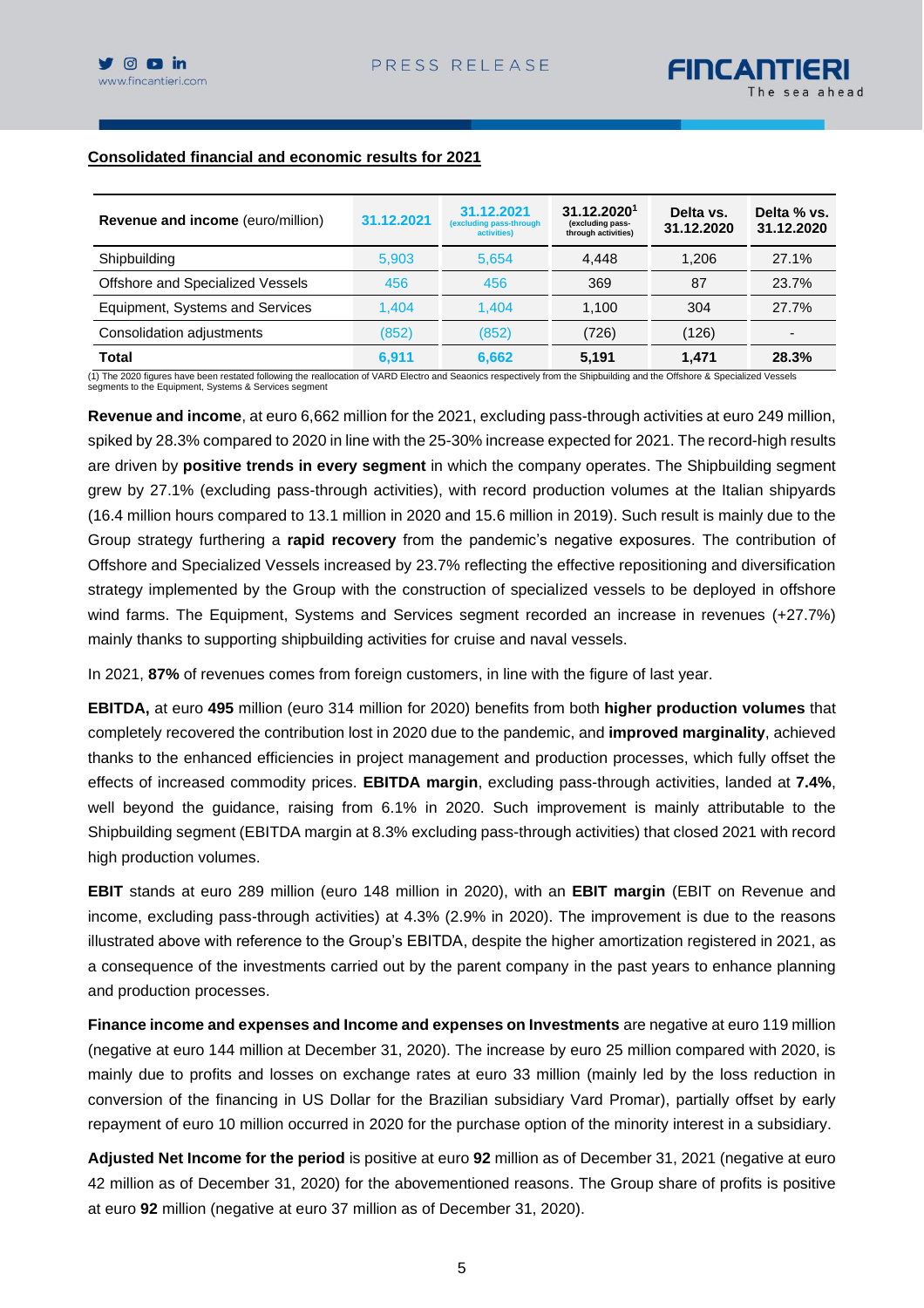

**Extraordinary and non-recurring income and expenses** are negative at euro 90 million (euro 258 million in 2020) and include: i) costs associated to asbestos-related litigation for euro 55 million, ii) costs connected with the measures put in place to ensure employees' health and safety against COVID-19 outbreak at euro 30 million, iii) other non-recurring expenses for euro 5 million. As of December 31, 2020, expenses included those linked to the measures put in place to ensure employees' health and safety at euro 196 million, expenses associated to asbestos-related litigation for euro 52 million and other non-recurring expenses for euro 10 million.

**Profit for the period** is positive at **euro 22 million** (net loss of euro 245 million in 2020). The Group share is a net profit of euro 22 million, compared to a net loss of euro 240 million in the previous year.

**Net invested capital,** as December 31, 2021 amount to euro 1,693 million (euro 1,839 million at December 31, 2020). **Net fixed capital** rose by euro 328 million. Among the relevant charges it should be noted i) the increase in value of Intangible assets at euro 59 million mainly due to new backlog and trade relations following the acquisitions occurred in the year; ii) the inclusion into Rights of use of new leased contracts signed by some subsidiaries; iii) the increase in value of Property, plant and equipment at euro 217 million, including the partial offset of investments carried out in the period (euro 310 million) and the positive impact of the foreign currency translation of financial statements (euro 18 million) by the depreciation and amortization of the year (euro 109 million).

**Net working capital** reports a negative balance of euro 670 million (negative at euro 202 million at December 31, 2020) with a decrease of euro 468 million. The main changes are related to i) decrease in Construction contracts and client advances (euro 781 million), attributable to the deliveries carried out during the year and to the invoicing of the final installments of a cruise delivered in January 2022; ii) the increase in Trade receivables (euro 334 million) due to the already mentioned invoicing and the new consolidation scope; iii) the increase in Trade payables (euro 129 million) as a consequence of the high production volumes; iv) the reduction in Other current assets and liabilities (euro 120 million) mainly led by the inclusion of the tax liability toward CDP, net of the tax credit for tax consolidation related to 2020.

The **Consolidated net financial position**, which excludes construction loans, records a net debt balance of euro 859 million (net debt of euro 1,062 million at December 31, 2020), well beyond the guidance. The decrease benefits mainly by better net working capital dynamics due to the successful delivery of eight cruise vessels, one more compared to the forecasts and the partial receipt of the deferrals granted to shipowners during the most acute phases of the pandemic. It should be noted that the Net financial position is still affected by the strategy of the deferrals granted to the clients (euro 195 million at December 31, 2021), introduced in order to safeguard the sizeable backlog as well as to strengthen the mutual relationships.

**Construction loans**, as of December 31, 2021, amount to euro 1,075 million, with a decrease of euro 250 million compared to December 31, 2020, of which euro 1,015 million related to the Parent Company and euro 60 million to VARD. The reduction in construction loans is due to the delivery of the financed ships. Given the nature of construction loans and particularly the fact that these types of loans are obtained and can be used exclusively to finance the contracts to which they refer, management treats them in the same way as client advances and so classifies them as part of Net working capital.

In 2021, **profitability indicators**, **ROI and ROE**, were respectively **16.4%** and **2.7%**. The changes in ROI and ROE, compared to the previous year, show a positive operative performance that led to the growth of Net income and operative income, while Net invested capital decreased mainly due to the impact of production dynamics and delivery schedule on Net Working Capital.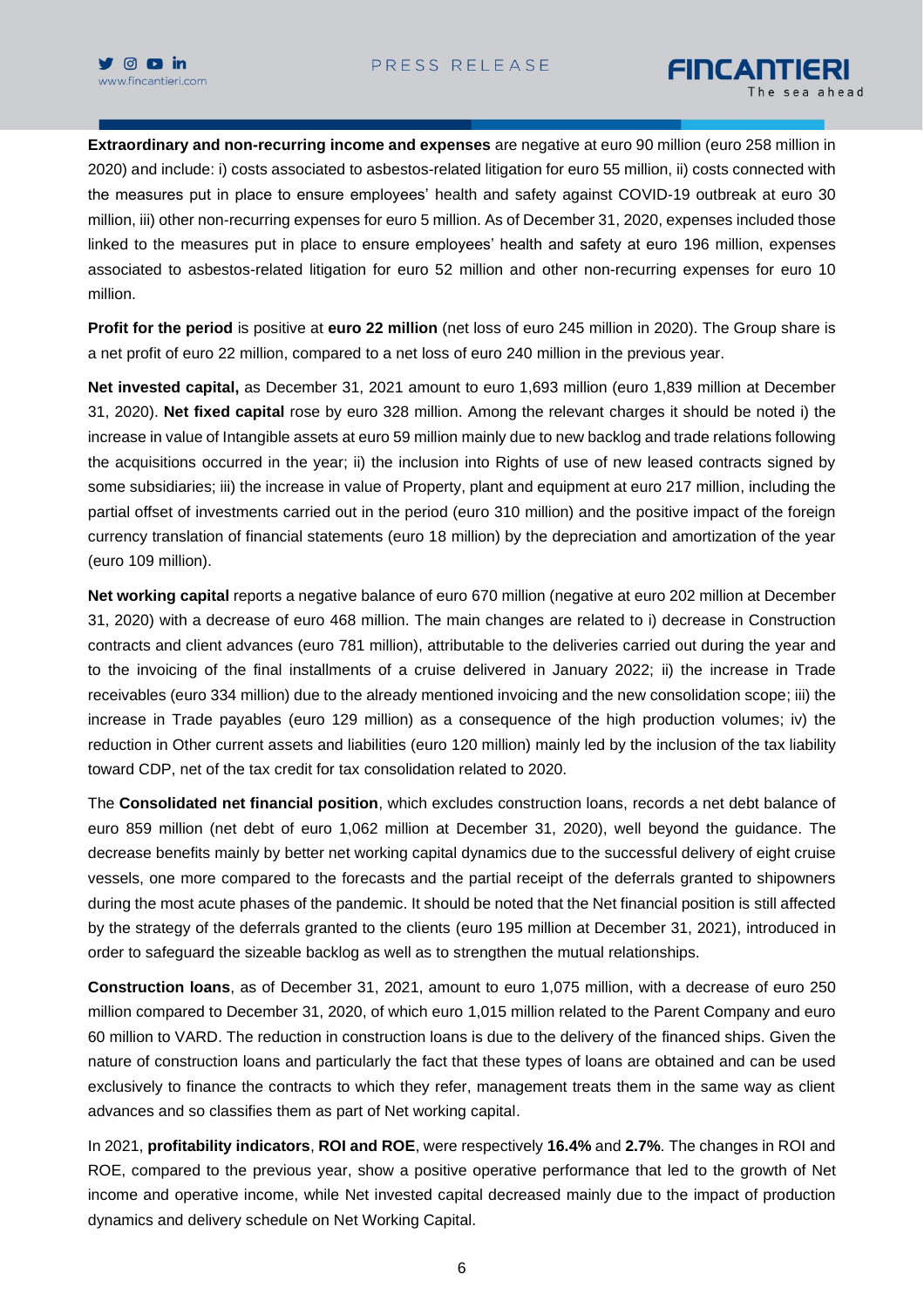



With regard to the **indicators of strength and efficiency of the capital structure**, they reflect the stability of the Group's Total debt and the improvement in Net financial position and EBITDA.

## **Group operational results and performance indicators for 2021**

### **Order intake, Backlog and Deliveries**

In 2021, **the Group recorded euro 3,343 million in new orders**, compared with euro 4,526 million in 2020, with a book-to-bill ratio (new orders/revenues) of 0.5 (0.8 in 2020). This value is affected by the contraction of the cruise market due to the pandemic, while it benefits from the excellent result of the Electronics, Systems and Software segment.

| Order intake (euro/million)      | 31.12.2021 |      |        |      |
|----------------------------------|------------|------|--------|------|
|                                  | Amount     | $\%$ | Amount | $\%$ |
| FINCANTIERI S.p.A.               | 940        | 28   | 2,969  | 66   |
| Rest of Group                    | 2,403      | 72   | 1,557  | 34   |
| <b>Total</b>                     | 3,343      | 100  | 4,526  | 100  |
| Shipbuilding                     | 1,816      | 54   | 3,703  | 82   |
| Offshore and Specialized Vessels | 508        | 15   | 461    | 10   |
| Equipment, Systems and Services  | 1,418      | 43   | 689    | 15   |
| Consolidation adjustments        | (399)      | (12) | (327)  | (7)  |
| <b>Total</b>                     | 3,343      | 100  | 4,526  | 100  |

(\*) The comparative data were restated following the redefinition of the operational segments

The **Group's total backlog** reached euro 35.5 billion at December 31, 2021, comprising euro 25.8 billion of backlog (euro 27.8 billion at December 31, 2020) and euro 9.7 billion of soft backlog (euro 7.9 billion at December 31, 2020) with development of the contracts in portfolio up to 2029.

Backlog and total backlog guarantee respectively about 3.9 and 5.3 years of work in relation to the 2021 revenues, excluding pass-through activities.

The table below shows the allocation of backlog for the different segments:

| Total backlog (euro/million)     | 31.12.2021 |     | $31.12,2020^{(*)}$ |                |
|----------------------------------|------------|-----|--------------------|----------------|
|                                  | Amount     | %   | Amount             | $\%$           |
| FINCANTIERI S.p.A.               | 19,942     | 77  | 23,953             | 86             |
| Rest of Group                    | 5,877      | 23  | 3,828              | 14             |
| <b>Total</b>                     | 25,819     | 100 | 27.781             | 100            |
| Shipbuilding                     | 22,132     | 86  | 26,077             | 94             |
| Offshore and Specialized Vessels | 972        | 4   | 849                | 3              |
| Equipment, Systems and Services  | 3,627      | 14  | 1,875              | $\overline{7}$ |
| Consolidation adjustments        | (912)      | (4) | (1,020)            | (4)            |
| <b>Total</b>                     | 25,819     | 100 | 27,781             | 100            |
| Soft backlog (**)                | 9,700      | 100 | 7,900              | 100            |
| <b>Total backlog</b>             | 35,519     | 100 | 35,681             | 100            |

(\*) The comparative data were restated following the redefinition of the operational segments

<sup>(\*\*)</sup> Soft backlog stands for the value of existing contract options and letters of intent as well as of contracts at an advanced stage of negotiation, none of which yet reflected in the order backlog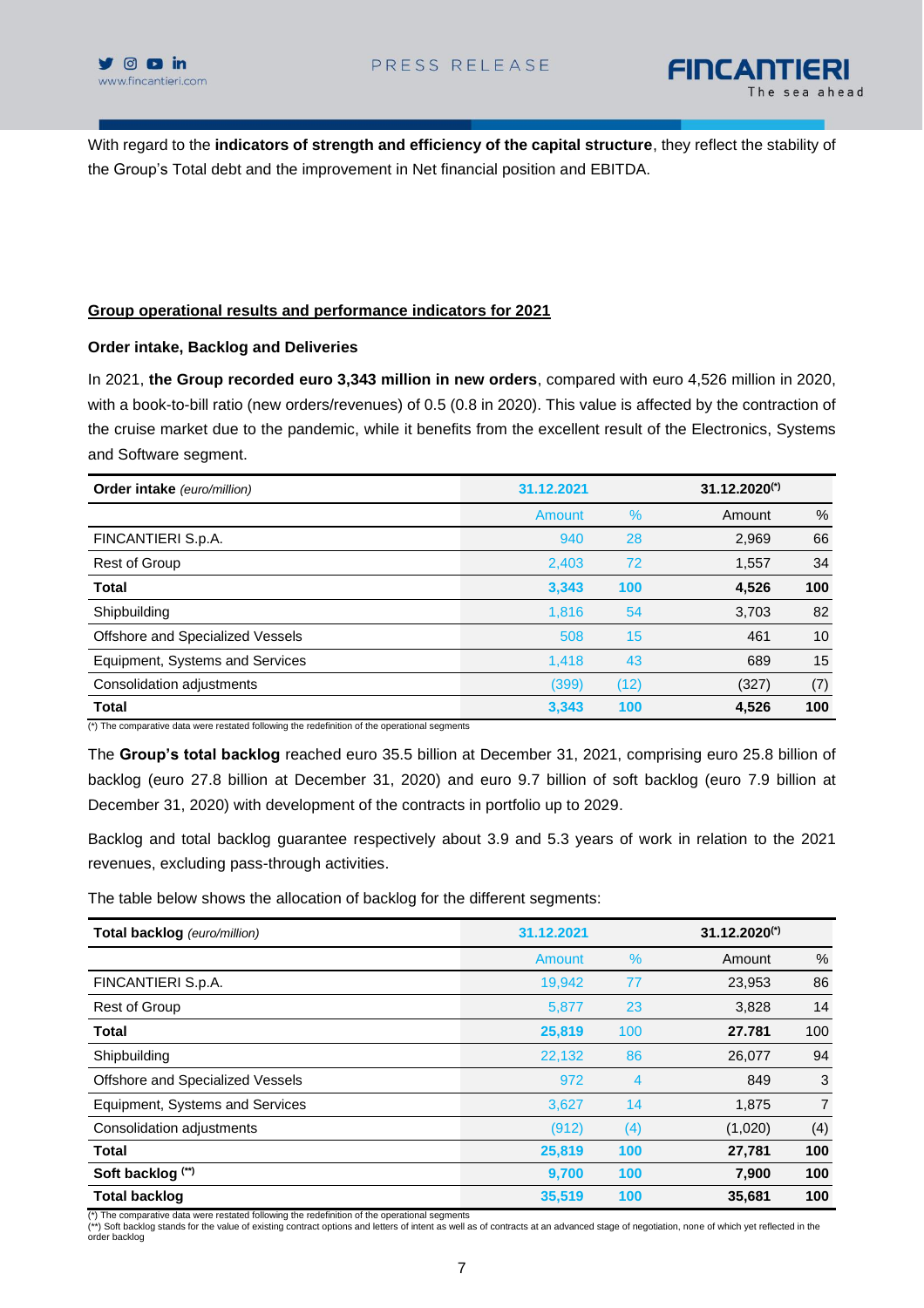The table below show the number of vessels, which were delivered, ordered and currently in the order book.

| Deliveries, Order intake and Order book (number of vessels) | 31.12.2021     | 31.12.2020 |
|-------------------------------------------------------------|----------------|------------|
| Vessels delivered                                           | 19             | 19         |
| Vessels ordered                                             | 15             | 18         |
| Vessels in order book                                       | 9 <sup>1</sup> | 97         |

### **Capital Expenditure**

**Capital Expenditure** in 2021 stands at euro 358 million, up by 15.9% compared to the previous year. Capital expenditure represented 5.4% of the Group's revenue in 2021, compared with 6.0% in 2020.

Fincantieri's sustainable growth strategy is based upon the growing order book as well as the always better product quality and optimization of costs, thanks to the constant development of production processes, the strengthening of assets and improved technological standards, in Italy and abroad.

In the last three years investments for about euro 946 million have been directed towards production sites, both in Italy and abroad, in order to optimize production. Capital expenditure in 2021 were mainly aimed at further strengthening the Group's positioning in the shipbuilding segment, both naval and cruise. The measures undertaken are aimed at adjusting European and US shipyards for the development of the sizable backlog and to establish a more efficient and technologically advanced production process, contributing to improve the margins of projects that are about to start. This has allowed to offset potential external factors such as for instance the recent increase in commodity prices.

### **Headcount**

The **headcount** went from 20,150 units at December 31, 2020, to **20,774 units at December 31, 2021**. In Italy, there has been a +8.5% increase, going from 9,844 units at December 31, 2020 to 10,681 units at December 31, 2021. Such increase is mainly attributable to the incorporation of INSO's personnel and its subsidiary SOF and IDS.

### **Deliveries**

The following table shows the deliveries scheduled each year, analyzed by the main business units.

| (number)                                         | 2021      | 2022 | 2023 | 2024 | 2025 | 2026 | <b>Beyond</b><br>2026 | Total <sup>(*)</sup> |
|--------------------------------------------------|-----------|------|------|------|------|------|-----------------------|----------------------|
| Cruise ships and<br>expedition cruise<br>vessels | 8         |      |      | 6    | 5    | 3    |                       | 29                   |
| Naval                                            |           | 8    |      | 6    | 9    | 0    | 4                     | 36                   |
| Offshore and<br><b>Specialized Vessels</b>       | $4^{(*)}$ | 8    | 14   |      |      |      |                       | 26                   |
| <b>Total</b>                                     | 19        | 23   | 28   | 16   | 14   |      |                       | 9 <sub>1</sub>       |

(\*) Number of vessels in order book for the main business areas as of 31.12.2021

(\*\*) For the purpose of representing the Fincantieri Group's operating segments, VARD shipyards have been divided into Cruise and Offshore. For this reason, the cruise units,<br>Coral Geographer and Island Escape built by an

With regard to the vessel delivered to shipowner Viking, it is worth noticing that the delivery has been anticipated from January 2022 to December 2021. It should be noted that as of December 31, 2021, two vessels have been excluded from the order book due to the failure of the verification of the condition precedent necessary for the contract's effectiveness.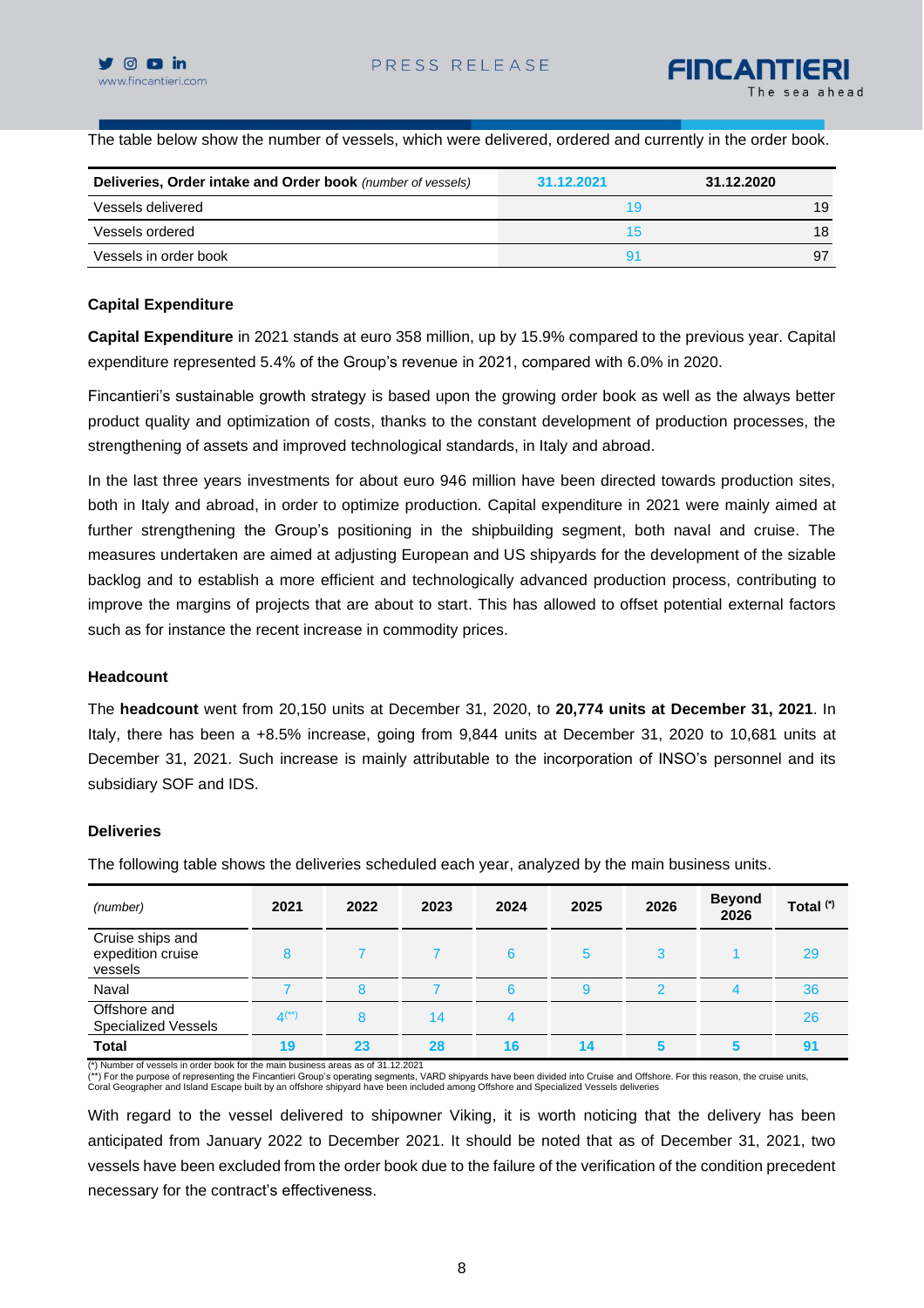

Moreover, thanks to the hefty backlog acquired, Fincantieri Marinette Marine has rescheduled its production plans in order to better develop its backlog, leading to a revised delivery schedule.

## **Business Outlook**

The evolution of reference markets as well as the Group's performance in the last two years has been affected by the COVID-19 pandemic and by the disruption it has caused, including i) the suspension of activities in the cruise industry starting from March 2020, followed by a progressive resumption since summer 2021; ii) the pressure on shipowners' cash management, which has been sustained by financial markets, exported credit agencies, financial institutes and Fincantieri itself, through the strategy of deferrals; iii) the need to ensure strict health and safety protocols in workplaces, with subsequent effects on productivity levels, which have been fully offset, as demonstrated by 2021 results and iv) the imbalanced demand and supply of commodities (i.e. steel).

The cruise business is rapidly resuming activities, also thanks to the easing of restrictions; 264 vessels (461 thousand lower berth) from 68 brands are expected to be in operation starting from March 2022, meaning around 75% of the global lower berth capacity. CLIA's projections on the state of the cruise industry forecasted nearly 100% of fleet sailing by summer 2022. Indeed, most cruise operators witnessed a surge in bookings in 2H 2022 and in 2023 in line and for some even above 2019 levels.

Moreover, the explosion of the conflict between Russia and Ukraine, which occurred in the first months of 2022, represents a disruptive geopolitical, economic, and financial event. The macroeconomic effects related to the crisis, such as potential travel restrictions and tourism limitations which could affect the cruise industry, as well as the impacts of the sanctions towards Russia on both the global economy and international politics are complex and still hard to estimate.

Such phenomenon can cause in the short to medium term high uncertainty on future scenarios, such as the potential increase in commodities and energy prices, possible discontinuity in supply chains and productive activities, making it hard to evaluate side effects on the Group's future performance. However, in light of the current geopolitical situation, in the medium term an increase in defence budget is to be expected, along with a plan for common European Defence.

However, the results achieved by Fincantieri in 2021 confirm the effectiveness of the strategic choices put in place in the past years and the ability of the Group to respond to critical situations. Backlog preservation, business, as well as product and client diversification, along with investments aiming at improving production processes and introducing new technologies, the prompt response to the pandemic and the strong managerial cohesion when facing challenging times are a proof of the Group's strength and resilience.

In such context, excluding the macroeconomic, political uncertainties connected to the conflict between Russia and Ukraine, as well as the sanitary concerns , in 2022 the Group foresees revenues recording even higher figures than those outlined by the Group before the spread of the pandemic with a consequent improvement in marginality, despite increased commodity and energy prices that the Group is facing. These results would allow for a resumption of sustainable dividend distribution starting from 2022. Net financial position is expected to be in line with 2020 values.

The **Shipbuilding** segment remains committed to developing the hefty backlog acquired over the years. With regard to the **cruise ship** business area, during 2022 six vessels are to be delivered from the Group's Italian shipyards (Discovery Princess, delivered in January from Monfalcone shipyard, Viking Mars and Neptune, Virgin Resilient Lady, Norwegian Prima, MSC Seascape) and one vessel in the luxury-niche segment by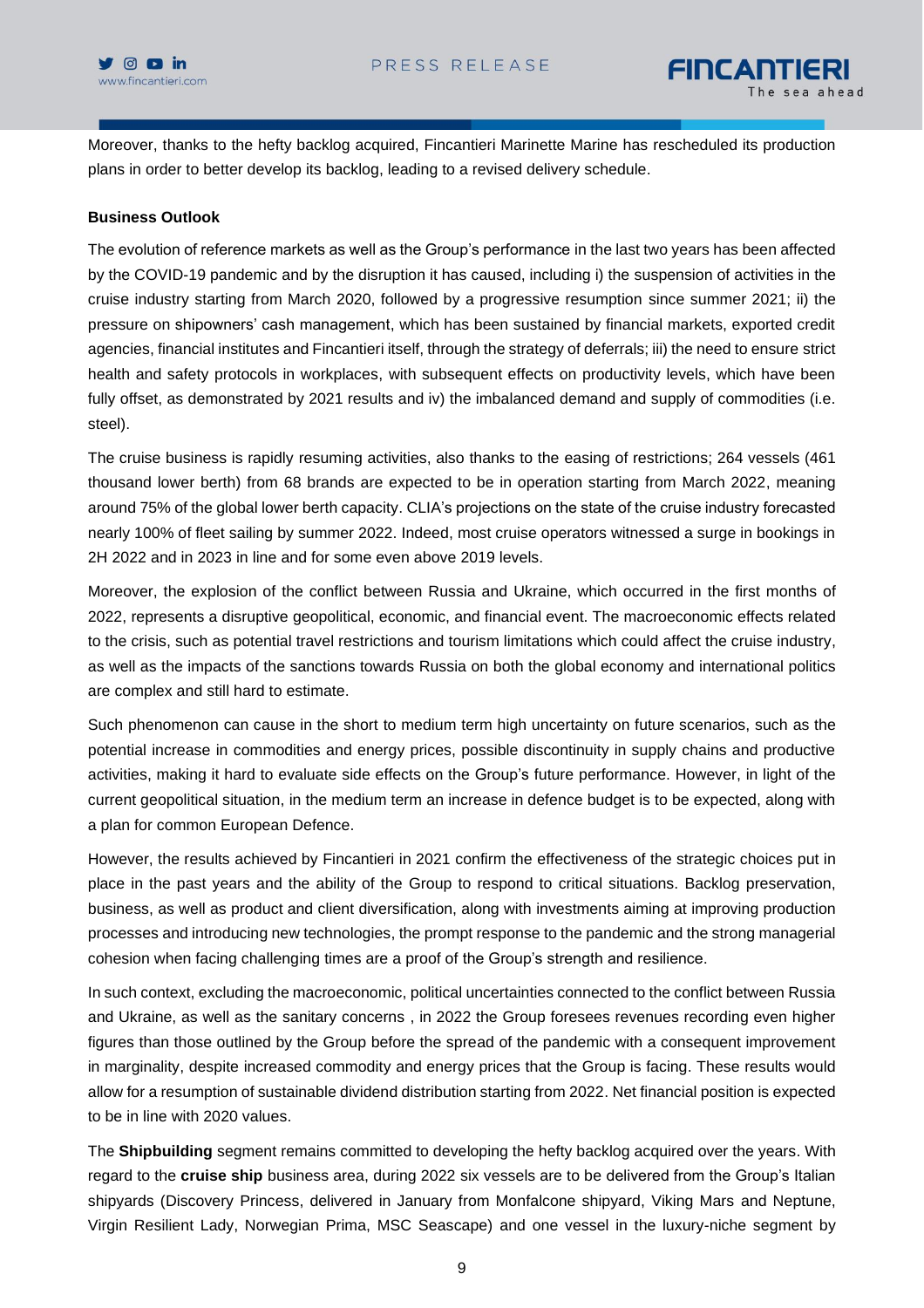

VARD's cruise division (Viking Polaris). An incremental consolidation relatively to the Group's performance is also to be expected, mainly due to (i) the renewed production processes and new technological solutions in the Monfalcone and Marghera shipyards; (ii) the improved efficiency at the Romanian yards and the subsequent cost reduction in the sections produced.

In the **Naval business area**, the growth in volumes is led by the ongoing projects and the investment plan aimed at (i) the enlargement of US shipyards and (ii) modernization of production systems at the Italian naval yard. Moreover, the Group continues in developing new design skills and in carrying out complex projects, becoming the only supplier of integrated solutions for naval defence within the market, including in the submarine segment. In 2022 the delivery of 7 ships from the Italian naval shipyard (for the Italian Navy and the Qatari Navy, of which the OPV Musherib was delivered in January) is to be expected. In the same yard, production activities for the Indonesian Navy are expected to begin. USA shipyards are expected to deliver one commercial unit while continuing activities for the construction of Littoral Combat Ships for US Coast Guard, units for the Royal Saudi Navy as well as the FFG-62 frigates for the US Navy.

The **Offshore ad Specialized Vessels** segment continues to expand thanks to the diversification strategy into new geographical and market areas in order to expand its offer of SOVs (Service operation vessel) with a specific focus on wind offshore and fishery. In 2022 eight deliveries are scheduled, of which one trawler was delivered to Nergard in January.

As for the **Equipment, Systems and Services** segment, the following are to be expected:

- **•** in the **Service** business area, development of the backlog generated by the recent contracts signed with the Italian Navy and the Qatari Ministry of Defence, as well as the completion of repairs and small conversions;
- for **Complete Accommodation**, increased volumes supported by the activities for the cruise supply (cabins, wet rooms, public rooms as well as catering and windows) led by the higher volumes in prototypes and the growing activities in the Chinese market;
- for **Electronics, Systems and Software**, a significant growth in non-captive volumes towards third parties, the supply of systems for monitoring critical infrastructure and solutions for IT security, in addition to the ongoing integration activities aiming at improving operational and commercial synergies;
- in the **Mechatronics** business area, the supply of naval components and systems continues, in addition to the supply of high-tech facilities for the terrestrial sectors. It is also worth to note the continuation of activities related to the production of batteries through the joint venture Power4Future;
- for **Infrastructure**, execution of ongoing international projects and restructuring and integration of business companies to allow them to seize diversification opportunities in the facility management segment.

In the **medium to long term**, net of significant effects on global economies due to the conflict in Ukraine as well as COVID-19 related impacts, the Group remains committed to developing the workload acquired over the years, with deliveries up to 2029. Moreover, Fincantieri is also expected to confirm its leadership thanks to the conversion of some orders into backlog and to new business opportunities in all areas in which it operates. The strategy aimed at strengthening the Group's positioning in sectors related to shipbuilding, is fundamental to achieve energy transition and reduce emissions.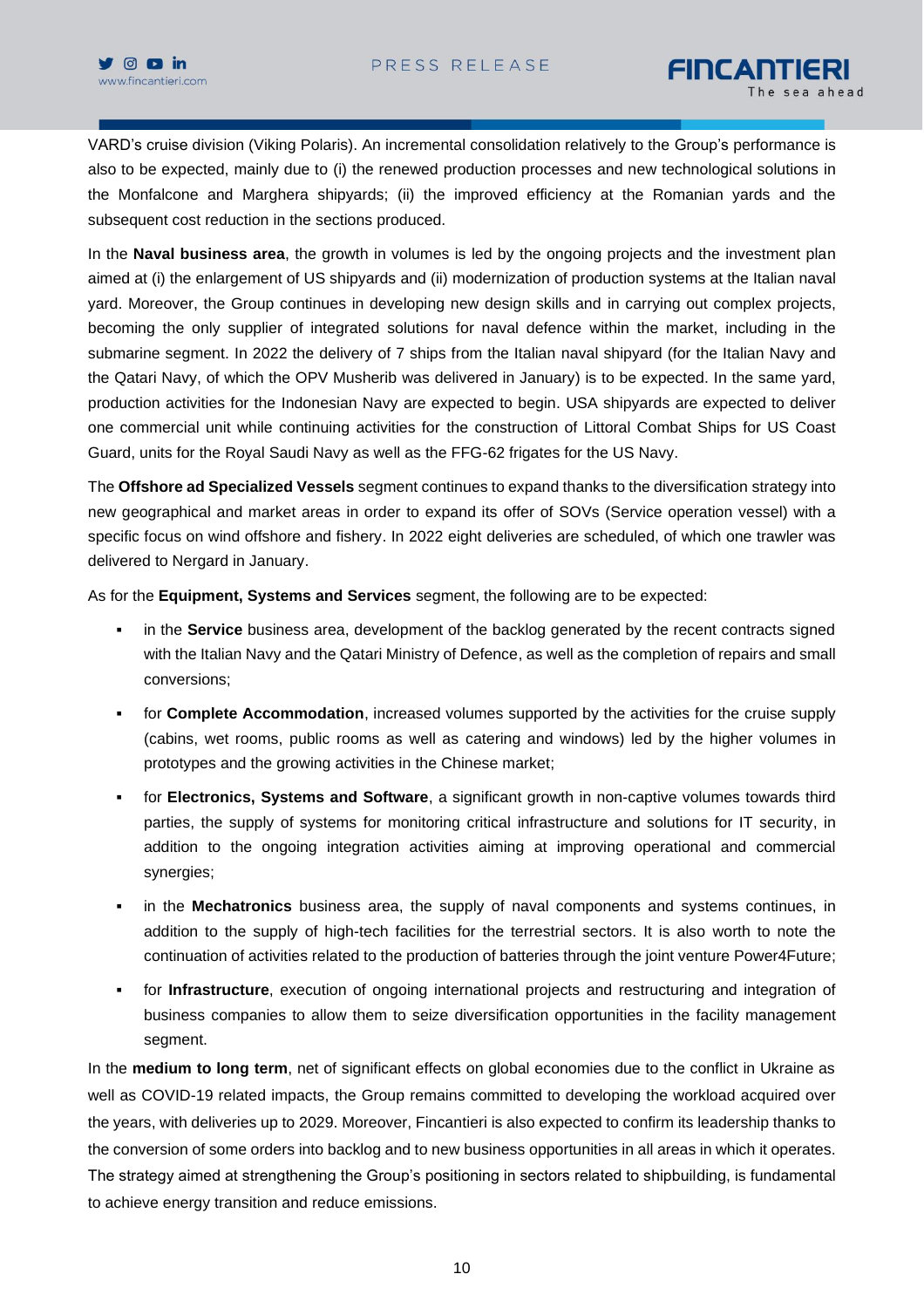

In this context, the Group aims to invest in productive capacity, new technologies, digitalization, and new competencies as well as to adapt the organizational structure in light of the Group's dimensions and its complexity. Moreover, the Group is committed to further strengthen its competencies and consolidate its competitive advantage within the sector.

#### **Operational review by segment**

#### **SHIPBUILDING**

| (euro/million)                                                                    | 31.12.2021 | 31.12.2020<br>restated | 31.12.2020<br>reported |
|-----------------------------------------------------------------------------------|------------|------------------------|------------------------|
| Revenue and income $(')$                                                          | 5,903      | 5,136                  | 5,226                  |
| Revenue and income excluding pass-through activities <sup>(1)</sup>               | 5,654      | 4,448                  | 4,538                  |
| $EBITDA(2)(*)$                                                                    | 467        | 273                    | 285                    |
| EBITDA margin <sup>(*)(**)</sup>                                                  | 7.9%       | 5.3%                   | 5.4%                   |
| EBITDA margin <sup>(*)(**)</sup> excluding pass-through activities <sup>(1)</sup> | 8.3%       | 6.1%                   | 6.3%                   |
| Order intake $(*)$                                                                | 1,816      | 3,703                  | 3,716                  |
| Order book $(*)$                                                                  | 30,413     | 33,882                 | 33,929                 |
| Backlog <sup>(*)</sup>                                                            | 22,132     | 26,077                 | 26,088                 |
| Capital expenditure                                                               | 298        | 250                    | 250                    |
| Vessels delivered (number)                                                        | 15         | 12                     | 12                     |

(\*) Before adjustments between operating segments (\*\*) Ratio between operating segment EBITDA and Revenue and income

(1) Please, refer to the paragraph Alternative Performance Measures<br>(2) This figure does not include Extraordinary and non-recurring income and expenses, of which expenses related to the spread of COVID-19. Please, refer t Alternative Performance Measures

#### **Revenue and income**

Shipbuilding revenues as at December 31, 2021, excluding pass-through activities, stand at euro 5,654 million, up by 27.1% compared to 2020. Revenues for the period refer to the **cruise ship** business area for euro 3.926 million (euro 3,198 million at December 31, 2020), up by 22.8% compared to 2020 and to the **naval** business area for euro 1,728 million (euro 1,250 million at December 31, 2020), up by 38.3% compared with 2020. They respectively account for 52% and 23% of the Group's revenues, highlighting a higher incidence of the naval business area revenues compared to 2020 (54% and 21%).

**Cruise ship business area** revenues confirm once again the very good results recorded during the year as a result of the resumption of activities in full swing in the Group's Italian shipyards. **Production volumes** (16.4 million hours vs. 13.1 million in 2020 and 15.6 million in 2019) remains at **record level** despite COVID-19 related restrictions. The Group fully respected production programs, delivering eight cruise vessels of which six in the second half of the year, thanks to the fast recovery of operation activities, despite COVID-19 regulations, and the efficiencies of the engineering and production processes launched in the past years.

The surge in production value for the **naval business area**, excluding pass-through activities relating to the FREMM unit delivered in April, reflects the progress in the Italian Navy's fleet renewal program, with the first unit, the LSS (Logistic Support Ship) "Vulcano" delivered in March and in the Qatari Ministry of Defence program, with the first corvette "Al Zubarah" delivered in October and the first patrol boat "Musherib" in January 2022. Furthermore, the business area revenues record the positive contribution of the US subsidiary FMG, which continues to develop the Foreign Military Sales program between the United States and the Kingdom of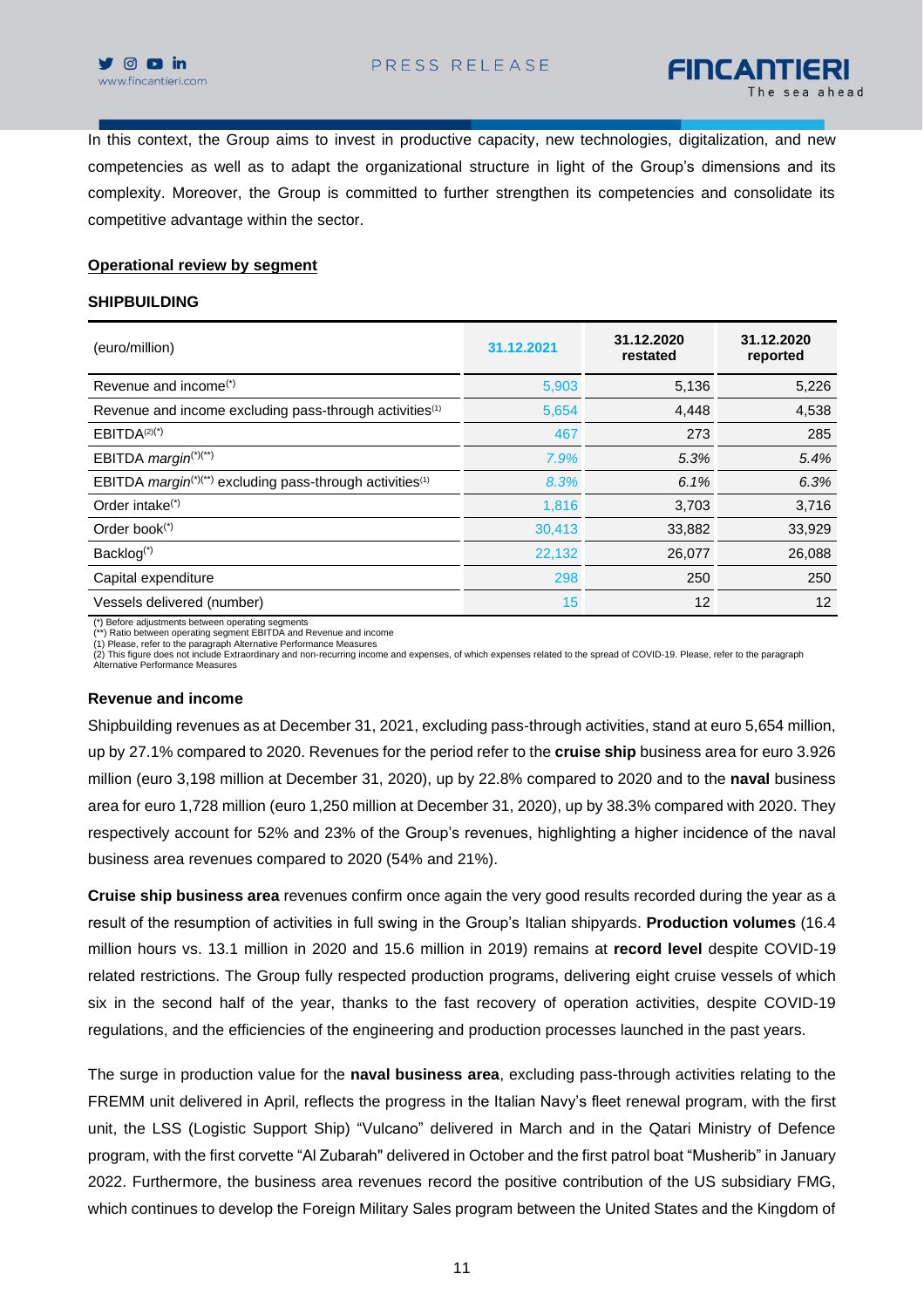

Saudi Arabia, which envisages the supply of four Multi-Mission Surface Combatants, as well as the FFG-62 program.

## **EBITDA**

The segment's EBITDA**,** as of December 31, 2021, stands at euro 467 million, up by 71% compared to 2020 (euro 273 million), thus confirming the growth strategy and the guidelines outlined by the Group before the pandemic. EBITDA margin, at 8.3% excluding pass-through activities (7.9% when considering total revenues), is increased when compared to the 6.1% for 2020. This was possible also thanks to the improvements of the engineering and production processes mentioned above. The result confirms the Group's capability to fully respect the delivery schedule as well as the expenditure forecasts. Such result is remarkable from both an operational and management standpoint, considering the challenging times in which it was achieved, including the pandemic, the increase in commodity prices and without being affected by supply chain and logistics disruptions.

### **Deliveries**

The vessels delivered were:

- "Viking Venus", the first of five vessels to be delivered by Italian shipyards to shipowner Viking, at the Ancona shipyard;
- "Valiant Lady", the second of four cruise vessels ordered by shipowner Virgin Voyages, at the Sestri Ponente shipyard;
- "MSC Seashore", the largest cruise vessel ever built in Italy, at the Monfalcone shipyard;
- "Rotterdam", the third unit of the class for shipowner Holland America Line, at the Marghera shipyard;
- "Silver Dawn", the tenth unit of the Silversea fleet, at the Ancona shipyard;
- "Le Commandant Charcot", hybrid LNG propelled exploration vessel, for shipowner Ponant, at Søviknes shipyard (Norway);
- "Hanseatic Spirit", third unit of a new class of luxurious small vessels for Hapag-Lloyd Cruises, at the Langsten shipyard (Norway);
- "Viking Octantis", the first of two expedition cruise vessels for shipowner Viking, at the Søviknes shipyard (Norway);
- LSS "Vulcano", first vessel in the Italian Navy's renewable fleet program, at the Muggiano shipyard (La Spezia);
- "Al Zubarah", first corvette for the Qatari Ministry of Defence, at the Muggiano shipyard (La Spezia);
- one multi-mission frigate (FREMM), at the Muggiano shipyard (La Spezia);
- LCS 21 "USS Minneapolis St. Paul" and "LCS 23 "USS Cooperstown" at the US Marinette shipyard (Wisconsin);
- the first forward section for Chantiers de l'Atlantique within the FLOTLOG program ("Flotte logistique"), which envisages the construction of logistic support ships (LSS) for the French Navy at the Castellammare di Stabia shipyard;
- a LNG barge for Polaris, at the US Sturgeon Bay shipyard (Wisconsin).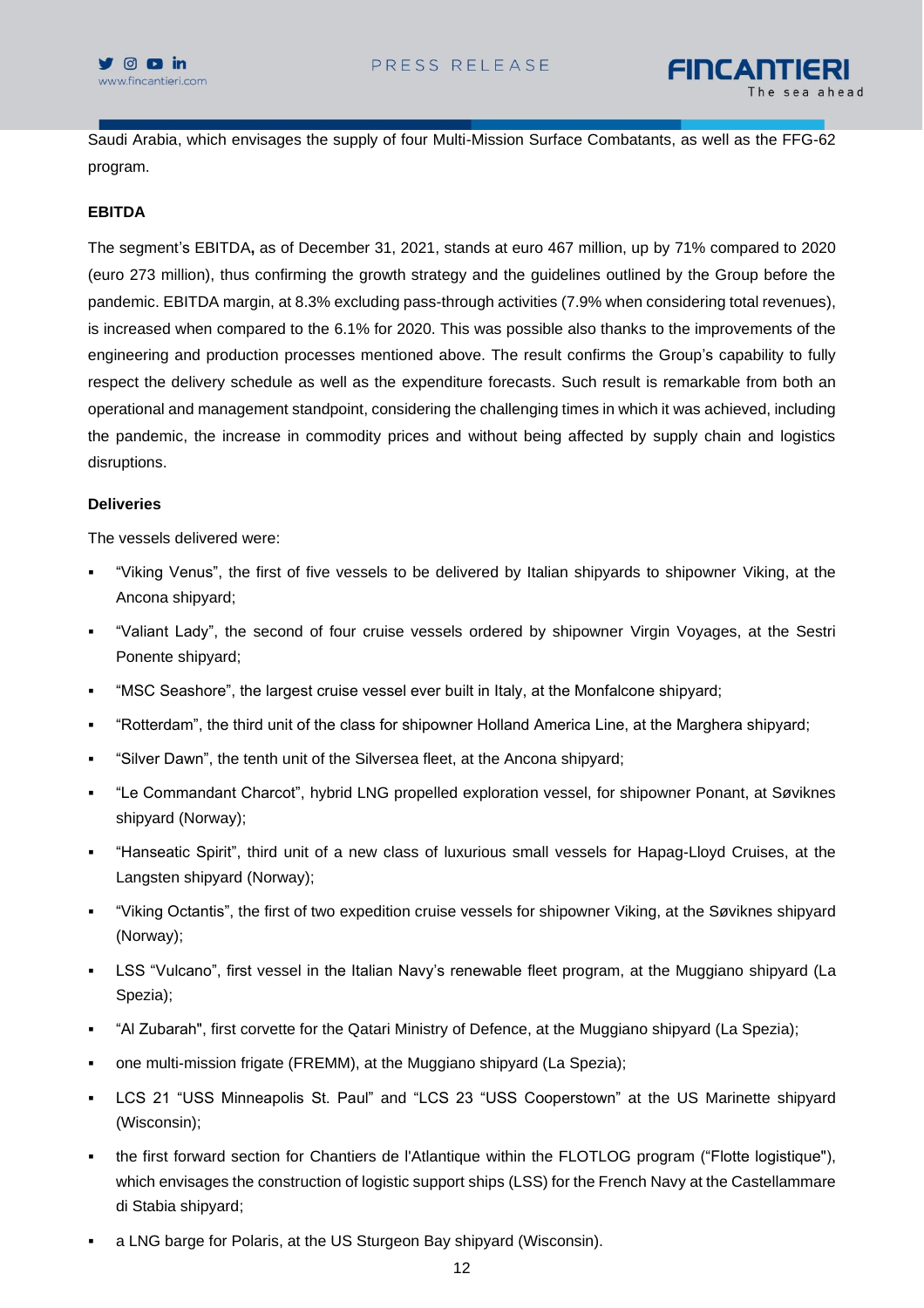## **OFFSHORE AND SPECIALIZED VESSELS**

| (euro/million)                    | 31.12.2021 | 31.12.2020<br>restated | 31.12.2020<br>reported |
|-----------------------------------|------------|------------------------|------------------------|
| Revenue and income <sup>(*)</sup> | 456        | 369                    | 389                    |
| $EBITDA(1)(*)$                    | 10         | (3)                    | (5)                    |
| EBITDA margin <sup>(*)(**)</sup>  | 2.1%       | $-0.9%$                | $-1.3%$                |
| Order intake <sup>(*)</sup>       | 508        | 461                    | 487                    |
| Order book $(*)$                  | 1,643      | 1,394                  | 1,436                  |
| Backlog <sup>(*)</sup>            | 972        | 849                    | 874                    |
| Capital expenditure               | 6          | 3                      | 3                      |
| Vessels delivered (number)        | 4          | $\overline{7}$         |                        |

(\*) Before adjustments between operating segments

(\*\*) Ratio between operating segment EBITDA and Revenue and income

(1) This figure does not include extraordinary and non-recurring income and expenses related to the spread of COVID-19. Please, refer to the paragraph Alternative Performance Measures

### **Revenue and income**

Revenues from the Offshore and Specialized Vessels segment in 2021 amount to euro 456 million, outlined a significant increase compared to revenues in 2020 (23.7%), showing the results of the group's diversification strategy. Such trend highlights the progresses made with three ships under construction commissioned by the Norwegian Home Guard and the beginning of production activities for the SOV units, with the first one to be delivered in Q1 2022.

### **EBITDA**

EBITDA for the segment as of December 31, 2021 is positive at euro 10 million (negative at euro 3 million at December 31, 2020), with EBITDA margin at 2.1% (-0.9% in 2020), consistent with the trend registered in the last quarters and led by the repositioning strategy toward more promising sectors embraced in 2019. As of December 21, 2021 VARD's backlog include nine SOV units and 4 options to be deployed in offshore wind farms, allowing the Group to become market leader.

#### **Deliveries**

The following vessels were delivered during the period:

- 1 expedition cruise vessel, for shipowner Coral Expeditions at the Vung Tau shipyard (Vietnam);
- 1 expedition cruise vessel for Island Escape Cruises, at the Vung Tau shipyard (Vietnam);
- 1 cable layer "Leonardo Da Vinci" for Prysmian, at the Brattvåg shipyard (Norway);
- 1 fishery vessel for the customer Luntos Co. at the Vung Tau shipyard (Vietnam).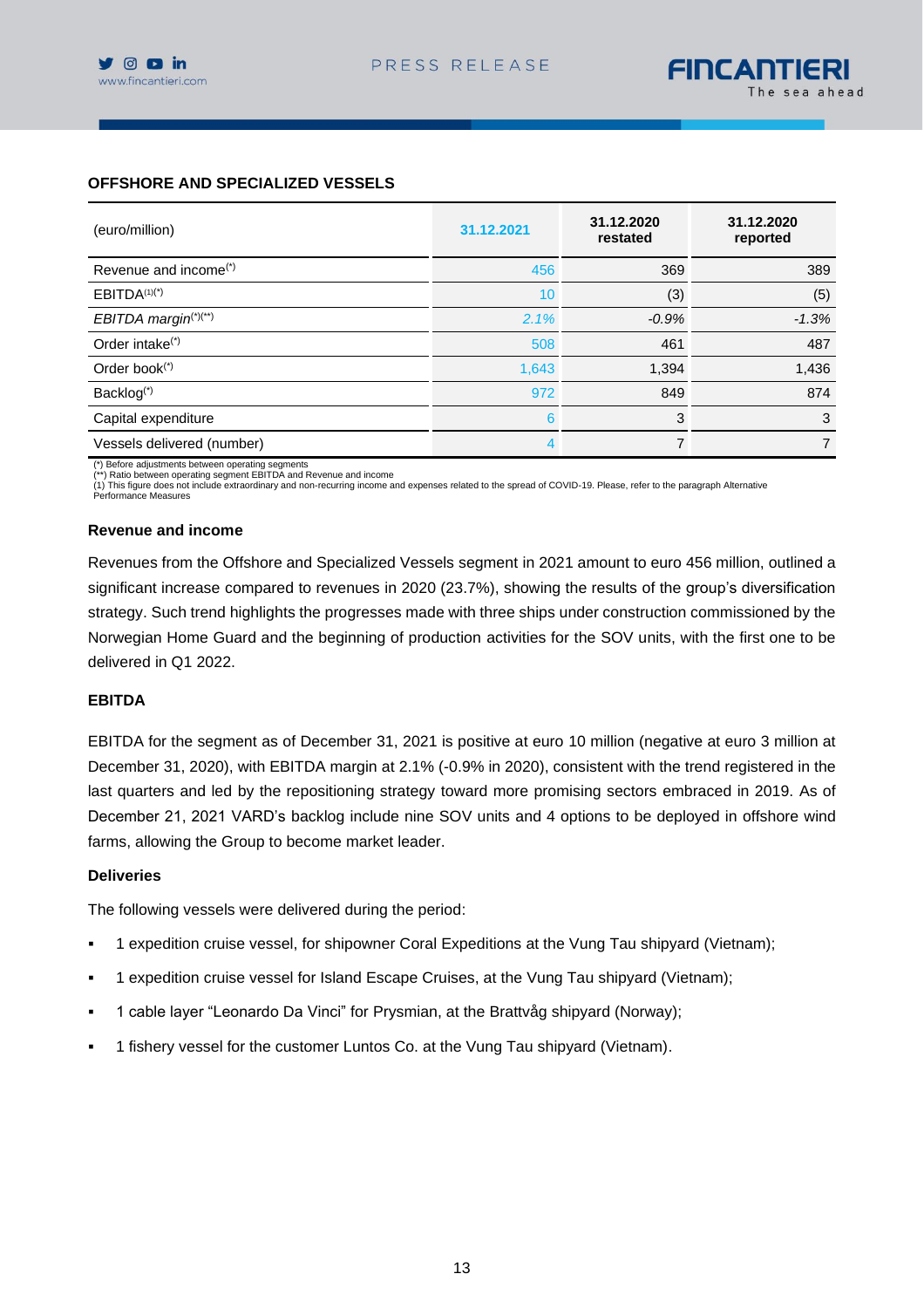# **EQUIPMENT, SYSTEM AND SERVICES**

| (euro/million)                    | 31.12.2021 | 31.12.2020<br>restated | 31.12.2020<br>reported |
|-----------------------------------|------------|------------------------|------------------------|
| Revenue and income <sup>(*)</sup> | 1,404      | 1,100                  | 937                    |
| EBITDA <sup>(1)(*)</sup>          | 61         | 86                     | 76                     |
| EBITDA margin <sup>(*)(**)</sup>  | 4.4%       | 7.8%                   | 8.1%                   |
| Order intake <sup>(*)</sup>       | 1,418      | 689                    | 649                    |
| Order book <sup>(*)</sup>         | 5,996      | 3,134                  | 3,045                  |
| Backlog <sup>(*)</sup>            | 3,627      | 1,875                  | 1,839                  |
| Capital expenditure               | 30         | 32                     | 32                     |

(\*) Before adjustments between operating segments (\*\*) Ratio between operating segment EBITDA and Revenue and income

(1) This figure does not include extraordinary and non-recurring income and expenses related to the spread of COVID-19. Please, refer to the paragraph Alternative Performance Measures

#### **Revenue and income**

Revenues from Equipment, Systems and Services segment account for euro 1,404 million, up by 27.7% compared to 2020. Such increase is mainly attributable to the Complete accommodation business area, driven by the cruise volumes developed in the period and by the considerable backlog for the services part of naval contracts. It is worth to note that this has been possible also thanks to the positive performance of the Mechatronics and Electronics, Systems and Software business areas.

A restructuring plan within the infrastructure business area has been launched, accompanied by the recent change in management and the alignment with Group's strategy aiming to improve both performance and productivity.

### **EBITDA**

The segment's EBITDA as of December 31, 2021 is equal to euro 61 million (euro 86 million at December 31, 2020), with an EBITDA margin at 4.4% (7.8% at December 31, 2020), decreasing in the fourth quarter 2021 compared to previous quarters. Such phenomenon is mainly led by the lower margins of the infrastructure segment, also due to increased commodity and energy prices as well as transportation.

#### **OTHER ACTIVITIES**

| (euro/milion)         | 31.12.2021 | 31.12.2020 |
|-----------------------|------------|------------|
| Revenue and income(*) |            |            |
| $EBITDA(^1)(*)$       | (43)       | (41)       |
| EBITDA margin(*)(**)  | n.a.       | n.a.       |
| Capital expenditure   | 24         | 24         |
| n.a. not applicable   |            |            |

( 1 ) Please, refer to the paragraph Alternative Performance Measures

Other activities primarily refer to the costs incurred by corporate headquarters for directing, controlling and coordinating the business that are not allocated to other segments.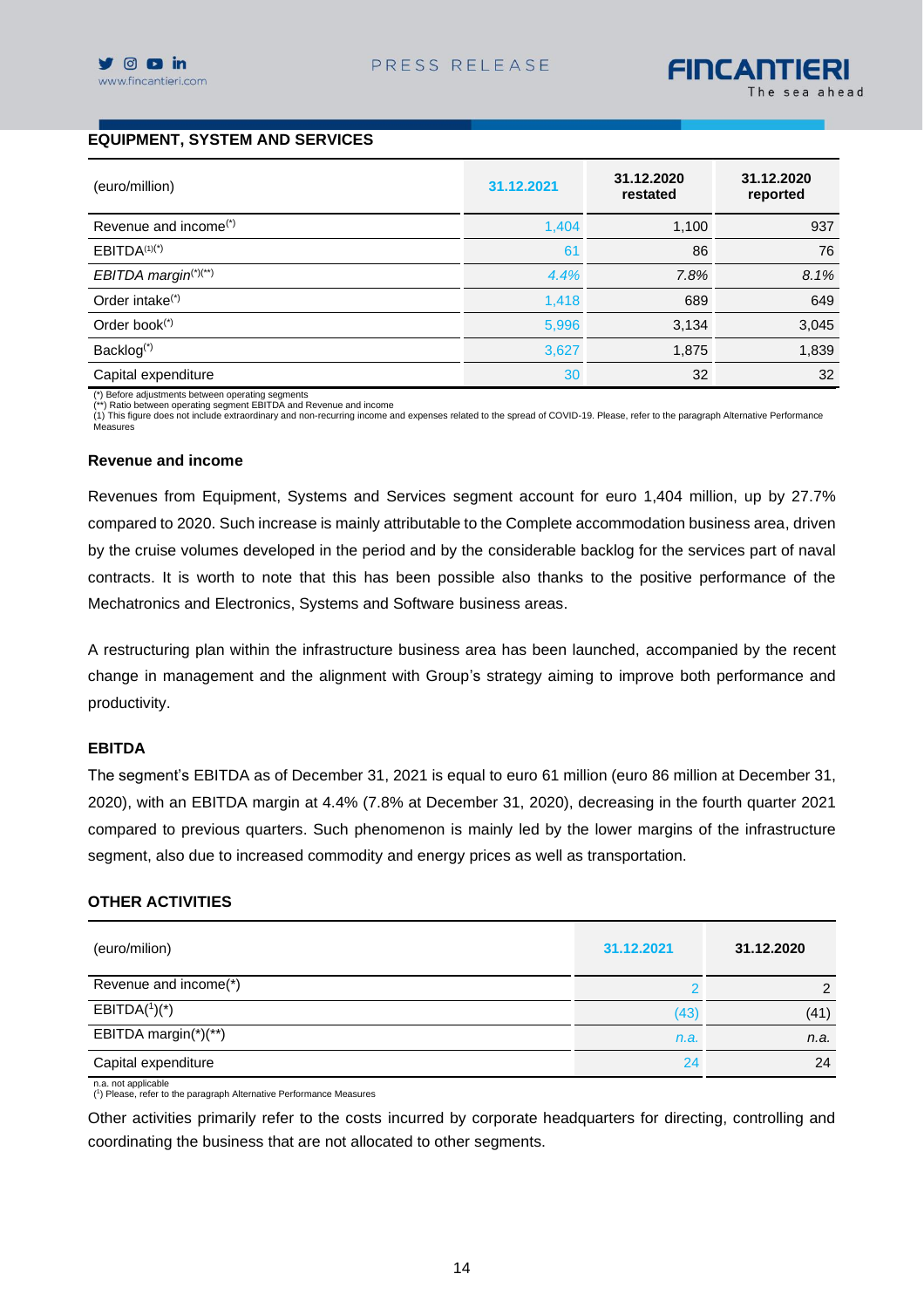

#### **Other information**

#### **Other significant events of the period**

On January 25, 2021, Naviris, the 50/50 owned joint venture by Fincantieri and Naval Group was officially awarded in January 2021 the ISO 9001:2015 and AQAP 2110 (NATO complementary regulation for major defense contractors) certification by Lloyd's Register. These certifications are a further step towards the development of the joint venture, whose purpose is to manage export and cooperation programs for surface ship as well as naval R&D projects.

On February 3, 2021, Fincantieri has officially started its activities within the SEA Defence project. The project, which has started last December, has been selected within the European Defense Industrial Development Programme (EDIDP 2019) and it aims to provide a roadmap of technologies to be included in the next generation' naval platforms.

On February 8, 2021, Fincantieri, through its subsidiary E-phors, specialized in providing cybersecurity services and products, has provided a pivotal training course in partnership with the Italian Shipping Academy, aimed at introducing deck officers to the basics of cybersecurity.

On February 11, 2021, Naviris, the 50/50 joint venture company between Fincantieri and Naval Group in charge of development of cooperation programs, and Navantia have signed a Memorandum of Understanding (MoU) aimed at enlarging the industrial cooperation for the European Patrol Corvette (EPC) program, the most important naval initiative within the Permanent Structured Cooperation (PESCO) project.

On March 24, 2021, Enel X and Fincantieri have signed a letter of intent to work together on building and running next-generation port infrastructure with a low environmental impact and developing electricity-powered solutions for ground logistics services. In its first stage dedicated to projects with a national scope, the agreement specifically pertains to: cold ironing, which refers to providing a shore side power source to docked ships; management and optimization of energy exchanges in new infrastructure; electricity storage and production systems that use renewable sources and fuel cells.

On March 31, 2021, the icebreaker N/R Laura Bassi, the only Italian oceanographic research vessel, owned by the National Institute of Oceanography and Applied Geophysics - OGS arrived today at the Fincantieri shipyard Arsenale Triestino San Marco (ATSM) in Trieste, back from its mission in Antarctica. Here, the unit will undergo an important and delicate work completing its scientific equipment for the study and exploration of the entire marine ecosystem. Works will be carried out by Fincantieri, together with a group of local companies.

On April 26, 2021, Fincantieri, through its subsidiary Fincantieri NexTech, and Almaviva, the leading Italian group in digital innovation, signed a collaboration agreement to support and boost the digitalization process in the transportation and logistics sector. The goal is to foster a mobility system that better responds to the new needs of people and goods movement, with special attention to environmental impact and safety.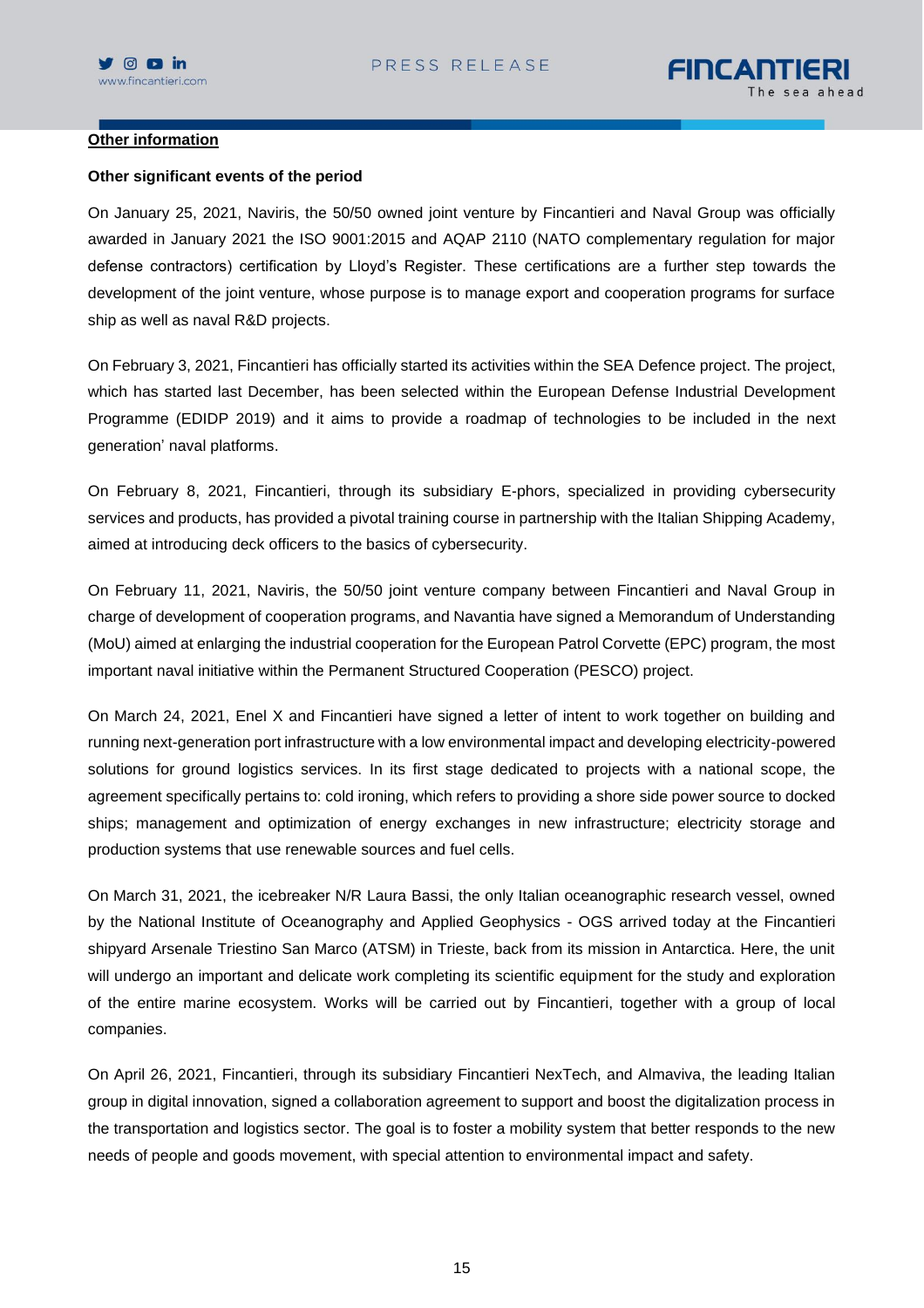On May 20, 2021, Fincantieri and Comau, two Italian excellences and world leaders in their respective reference markets, signed a letter of intent to develop prototypes of robotized steel welding solutions and the resulting construction of series of machines, to be implemented at first in Fincantieri shipyards. Comau CEO, Paolo Carmassi, and Fincantieri General Manager, Fabio Gallia, signed the agreement.

On May 28, 2021, Fincantieri SI, a company of Fincantieri leader in the integration of electric propulsion systems and complex electromechanical systems in the marine (cold ironing) and land segment, and Faist Electronics, a Faist Group company specialized in the development and supply of complete energy storage systems (including control and power electronic devices), together have founded Power4Future, a joint venture dedicated to the production of lithium-ion batteries, considered fundamental in many industrial market segments and a source of competitive advantage for those companies and countries that own this technology.

On June 10, 2021, during MADEX (International Maritime Defense Industry Exhibition) 2021, one of the main naval exhibitions in the Asia Pacific area, Fincantieri has signed a contract with Daewoo Shipbuilding & Marine Engineering (DSME) to support the Conceptual Design of the new class of aircraft carriers "CVX" for the Navy of the Republic of Korea (South Korea). The program relating to the first-in-class unit envisages the tender for the Basic Design starting from the second half of 2021, whereas the detail design and construction will begin in the following years.

On July 19, 2021, Fincantieri ranked as the Most Attractive Employer in the Manufacturing, Mechanical and Industrial Engineering sector according to Universum, the Swedish company that certifies the most attractive employers, based on the results of a detailed questionnaire filled out by Italian college students.

On July 26, 2021, the Cruise Division of MSC Group, third largest cruise brand, Fincantieri, one of the largest shipbuilding groups and SNAM, one of the leading international energy infrastructure operator, signed a Memorandum of Understanding (MoU) to initially carry out a study that will assess the feasibility of designing and building the world's first oceangoing cruise ship powered by hydrogen, which would allow zero-emissions operations in certain areas, and the development of the related hydrogen bunkering infrastructure.

On August 5, 2021 Fincantieri and Enel Green Power Italia signed green hydrogen agreement with the aim to define an integrated solution for the production, supply, management and use of green hydrogen for port areas and long-range maritime transport. The two companies intend to exploit their expertise and know-how in their respective sectors to identify possible sustainable and innovative solutions.

On October 19, 2021, Eni and Fincantieri signed a Memorandum of Understanding (MoU) to establish a partnership for promoting initiatives focused on the energy transition. The aim is to create a system of integrated solutions for decarbonization projects in the fields of energy, transport and the circular economy.

On November 2, 2021, Fincantieri and Navantia have reached an agreement on a Memorandum of Understanding (MoU) in order to boost their relationship and explore the joint benefit of a broadened collaboration in the naval and maritime domains. Both companies will assess future opportunities for Italian and Spanish Navies, including the development of joint projects and the participation in the development of future destroyers and other naval platforms that will be part of the future European Defence Force.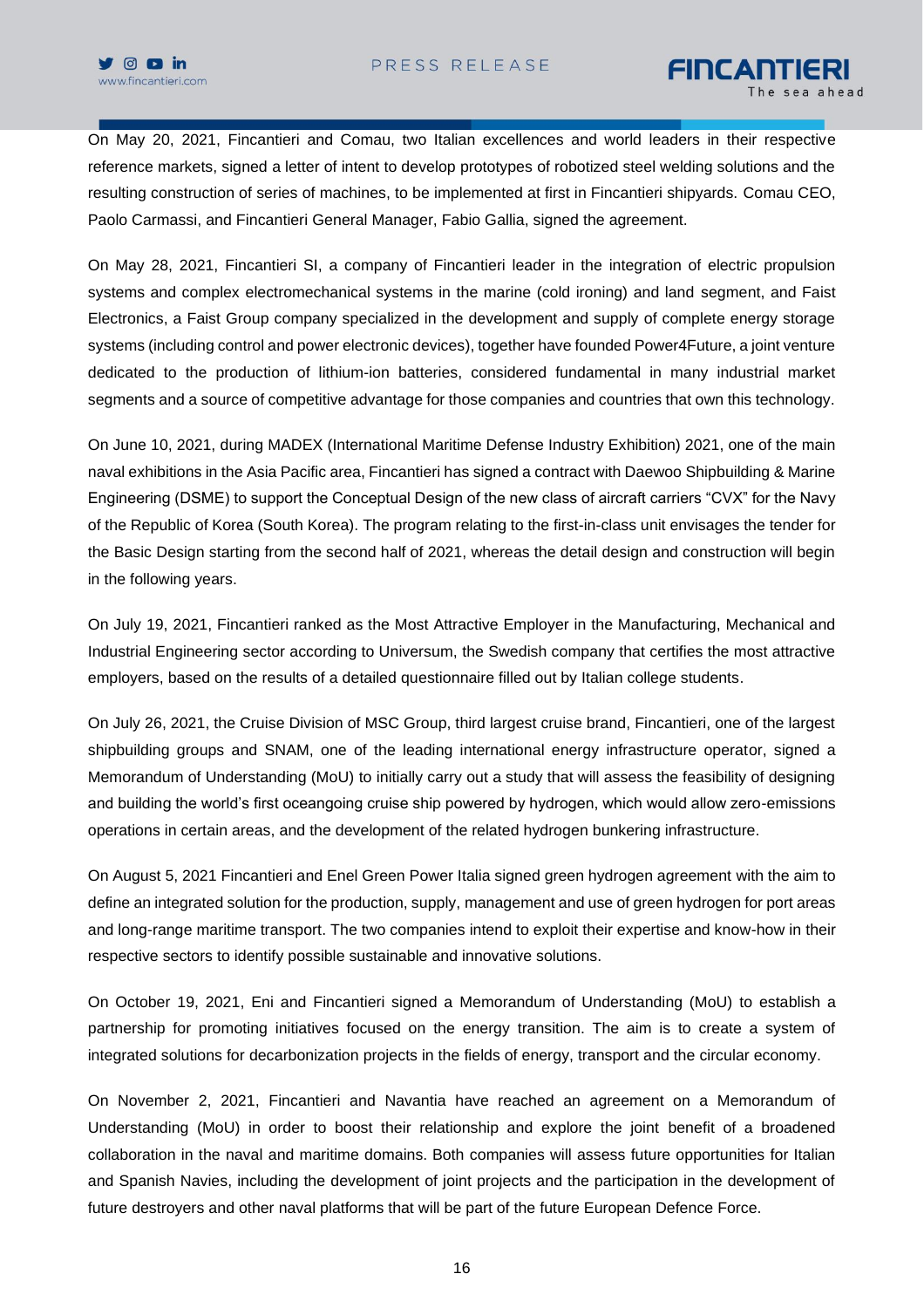On December 1, 2021, Fincantieri continues to rank first as Italy's Most Attractive Employer in the Manufacturing, Mechanical and Industrial Engineering sector according to the Universum ranking, the Swedish company that certifies the most attractive companies for young professionals, i.e., with seniority up to 5 years, based on the results of a detailed questionnaire.

On December 8, 2021, Fincantieri, Naval Group, with their joint-venture Naviris, and Navantia boost their cooperation for the Modular Multirole Patrol Corvette (MMPC) program and reaffirm their will to work together in order to develop the first common naval capability in Europe.

On December 10, 2021, CDP, major independent non-profit organization for environmental reporting – previously known as Carbon Closure Project – scored Fincantieri A- for the activities carried out in the past year, for the second year in a row. Hence the Group confirms itself in the highest-merit range (in a scale from a minimum of 'D' to a maximum of 'A'), thus strengthening its leading position also within the fight against climate change.

On December 13, 2021, Fincantieri has bought a stake in DIDO (Decision Intelligence for inDepth Optimization), the Italian startup specialized in the development of complex industrial system models, artificial intelligence algorithms and machine learning, thanks to the skills developed by a group of professors of the Politecnico di Milano. Thanks to the operation, Fincantieri will operate a digital decision intelligence platform by 2022, the first of its kind in Italy.

On December 15 2021, Mubadala Investment Company PJSC and Fincantieri signed a Memorandum of Understanding (MoU) to start potential collaborations in the field of advanced technologies and services in the naval, marine and industrial sectors.

On December 23, 2021, Fincantieri signed the **first sustainability-linked construction loan** with bank Intesa Sanpaolo (IMI Corporate & Investment Banking Division) and Cassa Depositi e Prestiti for a maximum amount of euro 300 million. The financing revenues are intended to cover the financial requirements of the construction of a cruise ship with delivery expected in 2023.

### **Key events after the reporting period ended 31.12.2021**

On January 17, 2022, in the presence of Prof. Elena Bonetti, the Italian Minister for Equal Opportunities and Family, Fincantieri CEO Giuseppe Bono, the secretaries general of the FIM, FIOM and UILM trade unions Roberto Benaglia, Francesca Re David and Rocco Palombella, respectively, and the Minister signed the agreement for the creation of corporate nurseries to support parenting. The first nursery will be inaugurated in Trieste within the first months of the year in the headquarters of the company's Merchant Ships Division and will be called "Fincantesimo". It will be followed by the nursery for the employees of the Monfalcone shipyard, located in the former "Albergo Operai" building, a symbol of Fincantieri's historic bond with the local community. Implementation of the project will then continue with the gradual activation of the service at the other company sites.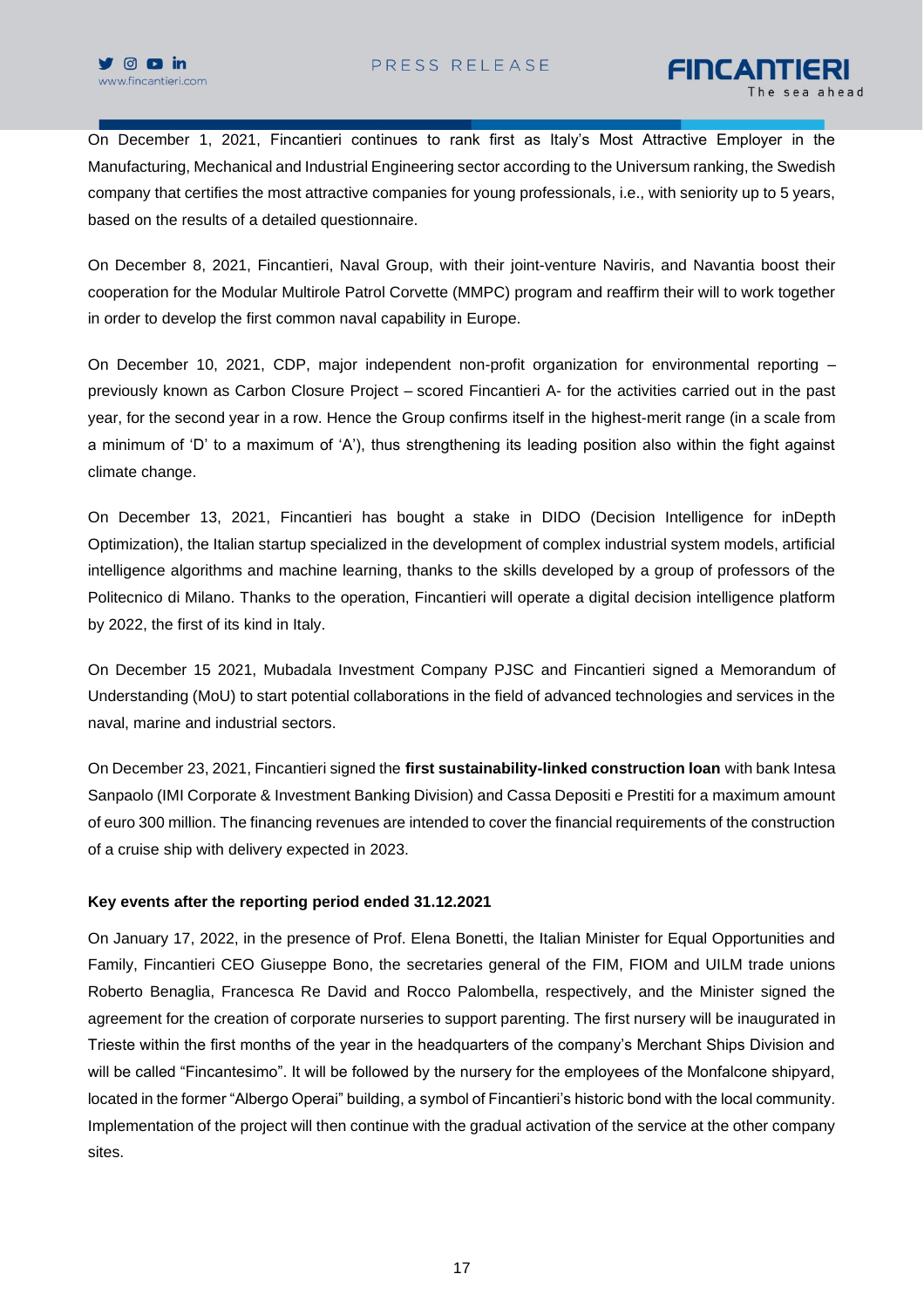



On January 27, 2022, Fincantieri and ENEA signed a memorandum of understanding aimed at identifying areas of common interest and developing a research and innovation program portfolio. The partnership will include different areas, among which the followings stand out: energy efficiency, renewable energy generation systems for the production, transportation and distribution of hydrogen, fuel cells, the circular economy, management and control strategies for Smart Ports and Smart Cities, materials technologies and remediation actions for sustainability in marine and terrestrial environments. In order to step up cooperation, specific working groups will be implemented, and possibilities for personnel exchange, that is ENEA researchers being hosted in Fincantieri while personnel of the Trieste group work in ENEA's Researcher Centres, are also envisaged.

On February 10, 2022, BNP Paribas Italian Branch and Fincantieri have finalized an agreement to turn the guarantee line for a maximum amount of 700 million euros granted by the bank into a "sustainability linked Guarantees Facility". The agreement has a minimum tenor of over 4 years and it is the first operation of this kind for the shipbuilding group.

On March 10, 2022, the construction of the new MSC Cruises terminal kicked off in Miami today with the "laying of the first stone". The construction work, carried out by Fincantieri Infrastructure in what is considered to be the world capital of cruise tourism, will be the largest state-of-the-art terminal in the United States and one of the most important internationally. It will be able to simultaneously harbour three latest-generation and low environmental impact ships such as MSC Cruises' future LNG-fuelled ships, scheduled to become operational in the upcoming months, handling up to 36,000 passengers a day.

On March 22, 2022, Fincantieri Marine Systems North America (FMSNA), a company specialized in marine systems, components and services which is part of the US subsidiary Fincantieri Marine Group (FMG), was awarded the maintenance contract for the U.S. Navy's "Avenger"-class minesweepers.

On March 23, 2022, the Temporary Grouping of Companies (RTI), comprising Società Italiana Dragaggi (pilot), Fincantieri Infrastructure Opere Marittime, Sales and Fincosit, signed a contract with the North Tyrrhenian Sea Port Authority for the construction of sea defense works and dredging related to the first implementation phase of the "Europe Platform". The contract has an overall value of around 383 million euros, with a Fincantieri share of almost 100 million euros.

Starting from the first months 2022, as highlighted in the "Business Outlook", the conflict between Russia and Ukraine has marked the beginning of global geopolitical as well as economic instability. In such constantly evolving context, it is still hard to estimate future business scenarios and the evolution of the Group's performance.

### **SUSTAINABILITY REPORT, NON-FINANCIAL STATEMENT**

The Board of Directors approved the Sustainability Report 2021, pursuant to Legislative Decree No. 254/2016.

Fincantieri strongly believes that sustainability is a central asset for a sustainable development, both for society and the planet. In 2021 the Group continued to promote and engage in activities in line with its ambitious sustainability strategy. Research and development, technological innovation, environmental management, the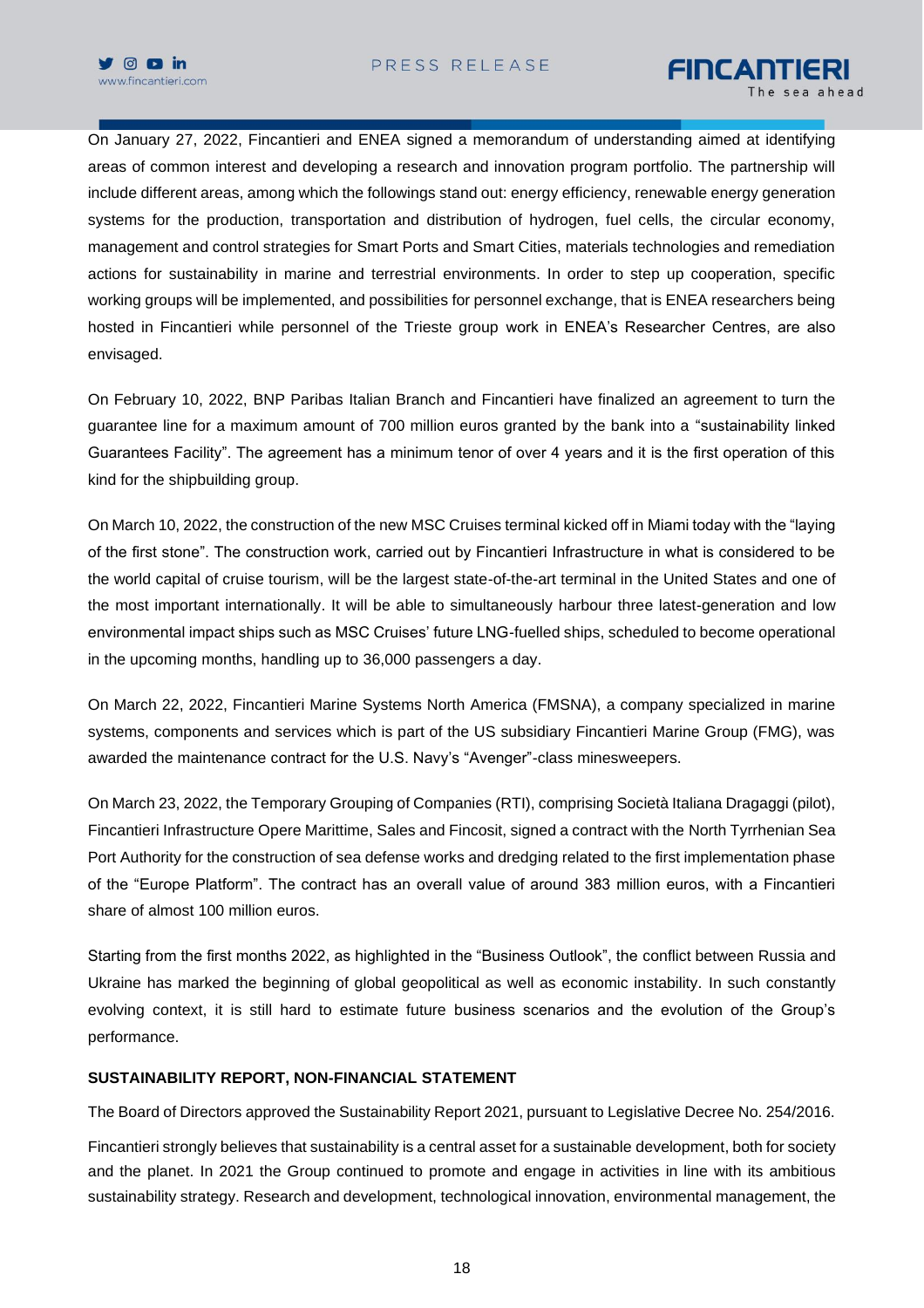fight against climate change and the development of human resources are Fincantieri's main pillars for a sustainable and inclusive growth, in line with the UN 2030 Agenda and the Group's commitments.

As for environmental responsibility and climate change, in 2021 the Group continued its commitment to reduce environmental impacts generated by its operations and contribute to limiting the global warming effects, by developing environmentally friendly products and services as well as contributing to the research on how to manage risks associated with climate change. In order to reach these targets, Fincantieri maintained 84% of energy supply from renewable sources, developed new technologies to reduce emissions and partnered with key industrial companies in Italy with the aim to safeguard the national interest and promote the green economy.

Regarding the Social sphere, Fincantieri deployed different actions to fight the pandemic, which cannot be considered as finished. The Company has been one of the first to launch a corporate vaccination campaign for its employees, allowing it to safeguard its most important asset, its people and everyone involved in the supply chain. The Group started a new corporate nursery program, the first of which will be open in Trieste, with the aim to promote inclusion, diversity and equal opportunities.

With regard to governance, the Fincantieri S.p.A. Board of Directors approved the Group fiscal strategy. As already exposed in the Sustainability Plan 2021 objectives, the strategy is inspired by the Code of Conduct principles, representing one of the essential means to ensure an efficient tax risk control system, one of the key factors to ensure the corporate assets integrity, as well as the Group reputation and the interest of all stakeholders.

The Group's efforts on sustainability have been recognized and rewarded by various independent bodies: CDP (previously known as Carbon Disclosure Project), the leading agency in the fight against climate change, awarded Fincantieri with the score A- for both the Climate Change rating and the Supplier Engagement Rating (SER). V.E., an agency that evaluates the integration of social, environmental and governance factors in the field of sustainability, has also positioned the Group in the highest range (Advanced) of its 2021 ranking. S&P Global evaluated the Group for the first time in the Corporate Sustainability Assessment (CSA) questionnaire, assigning it a score of 58/100 in the IEQ Machinery and Electrical Equipment basket. Sustainalytics, a Morningstar company specialized in ESG risk management rating, positioned Fincantieri in the "low risk" range and  $6<sup>th</sup>$  out of 121 companies in the "Heavy Machinery and Trucks" category. Gaïa Rating, part of the EthiFinance Group, acknowledged the Company's efforts in the field of ESG, assigning it an overall score of 87 points out of 100.

The 2021 Sustainability Report will be made available to the public in accordance with the terms and conditions established by current legislation.

# **REPORT ON CORPORATE GOVERNANCE AND OWNERSHIP STRUCTURE AND THE POLICY REGARDING REMUNERATION AND FEES PAID**

The Board of Directors approved the Report on Corporate Governance and Ownership Structure for the financial year 2021 drafted by the Company pursuant to art. 123-bis of the Italian Consolidated Financial Act (Legislative Decree No. 58/1998). The Board of Directors also approved the Report on the policy regarding remuneration and fees paid drawn up in accordance with art. 123-ter of the Legislative Decree No. 58/1998 and subsequent amendments (the "Italian Consolidated Financial Act"), art. 84-quater and Annex 3A, Scheme 7-bis of the CONSOB Resolution no. 111971 of 14 May 1999 ("Issuers' Regulation") and art. 5 of the Corporate Governance Code adopted by the Corporate Governance Committee of Borsa Italiana S.p.A.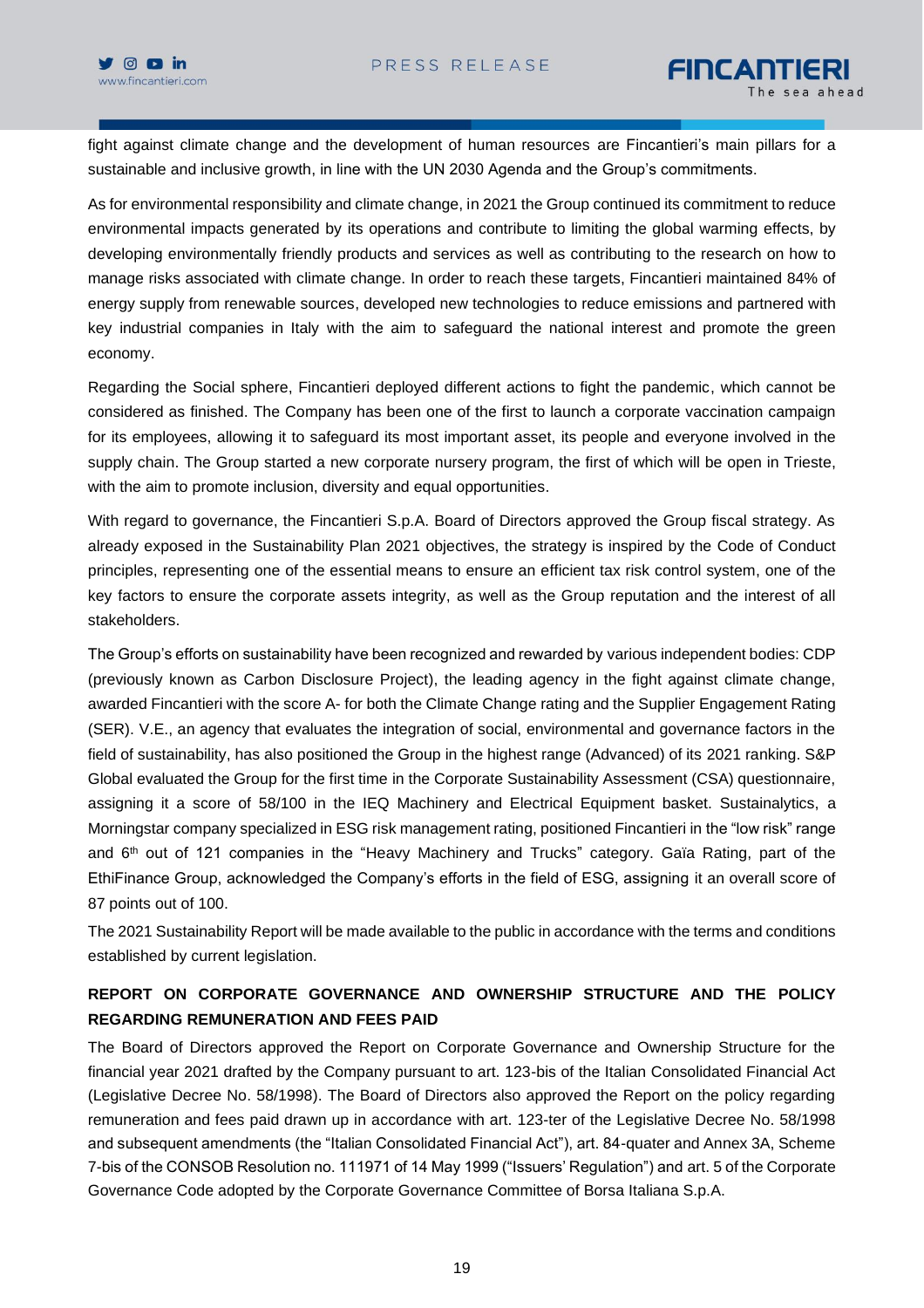

# FINCANTIERI

#### **ORDINARY SHAREHOLDERS' MEETING 2022**

The Board of Directors decided to convene a Shareholders' Meeting conferring mandate to the Chairman, Giampiero Massolo and to the Chief Executive Officer, Giuseppe Bono, in order to determine the convocation on a date between April 27 and May 20, 2022 to discuss and resolve upon the following: approval of the financial statements as at December 31, 2021; approval of allocation of the annual financial result; appointment of the Board of Directors; authorization to purchase and to dispose of the Company's treasury shares upon revocation of the authorization resolved at the previous Shareholders' Meeting; Report on the policy regarding remuneration and fees paid according to Article 123-ter, paragraphs 2, 3 and 4 of the Legislative Decree No. 58/1998 (the Italian Consolidated Financial Act); and supplementation of the compensation due to the auditing firm.

The Board of Directors also approved the "Illustrative Reports" on the single topics in the Shareholders' Meeting agenda.

The Notice of call of the Shareholders' Meeting and the documentation related to the items on the agenda, including the Annual Report, Report on Corporate Governance and Ownership Structure, the Report on the policy regarding remuneration and fees paid and the Non Financial Report pursuant to Legislative Decree No. 254/2016, will be made available to the public as laid down by regulations in force.

#### Approval of the annual financial result

Approval of Financial statements Concerning the Financial statements as at December 31, 2021 of Fincantieri S.p.A. the Board of Directors resolved to propose to the Shareholders' Meeting its approval, which recorded a net profit of euro 125,224,830.45.

### Approval of the allocation of the annual financial result

Concerning net results recorded by the Financial statements as at December 31, 2021, which was euro 125,224,830.45 the Board of Directors resolved to propose to the Shareholders' Meeting the allocation of the net profit as following:

- for 5% of net profit to the Legal reserve for euro 6,261,241.52
- for remaining portion to the Extraordinary reserve, for euro 118,963,588.93

The Board of Directors will not propose to the Shareholders' Meeting to distribute dividends for 2021.

### Appointment of the Board of Directors

Considering that the office of FINCANTIERI S.p.A.'s Board of Directors will expire with the approval of the financial statements of 2021, the Board of Directors resolved to submit to the Shareholders' Meeting the appointment of the new members of the Board of Directors, prior determination of the number of the members and of the term of the Board of Directors' office.

The Shareholders' Meeting will be also called to determin the remuneration of the members of the Board of Directors.

Please note that with reference to the appointment of the Board of Directors the slate voting system will be applied pursuant to art. 147-ter of the Italian Consolidated Financial Act and of art. 19 of the By-Laws. The slates, accompanied by the information required by the current legislation, will be made available to the public at the Company's registered office and on the Company's website [\(www.fincantieri.com\)](http://www.fincantieri.com/) in the section dealing with the Shareholders' Meeting, according to the deadlines imposed by applicable legal provisions and on the eMarket Storage platform [\(www.emarketstorage.com\)](http://www.emarketstorage.com/).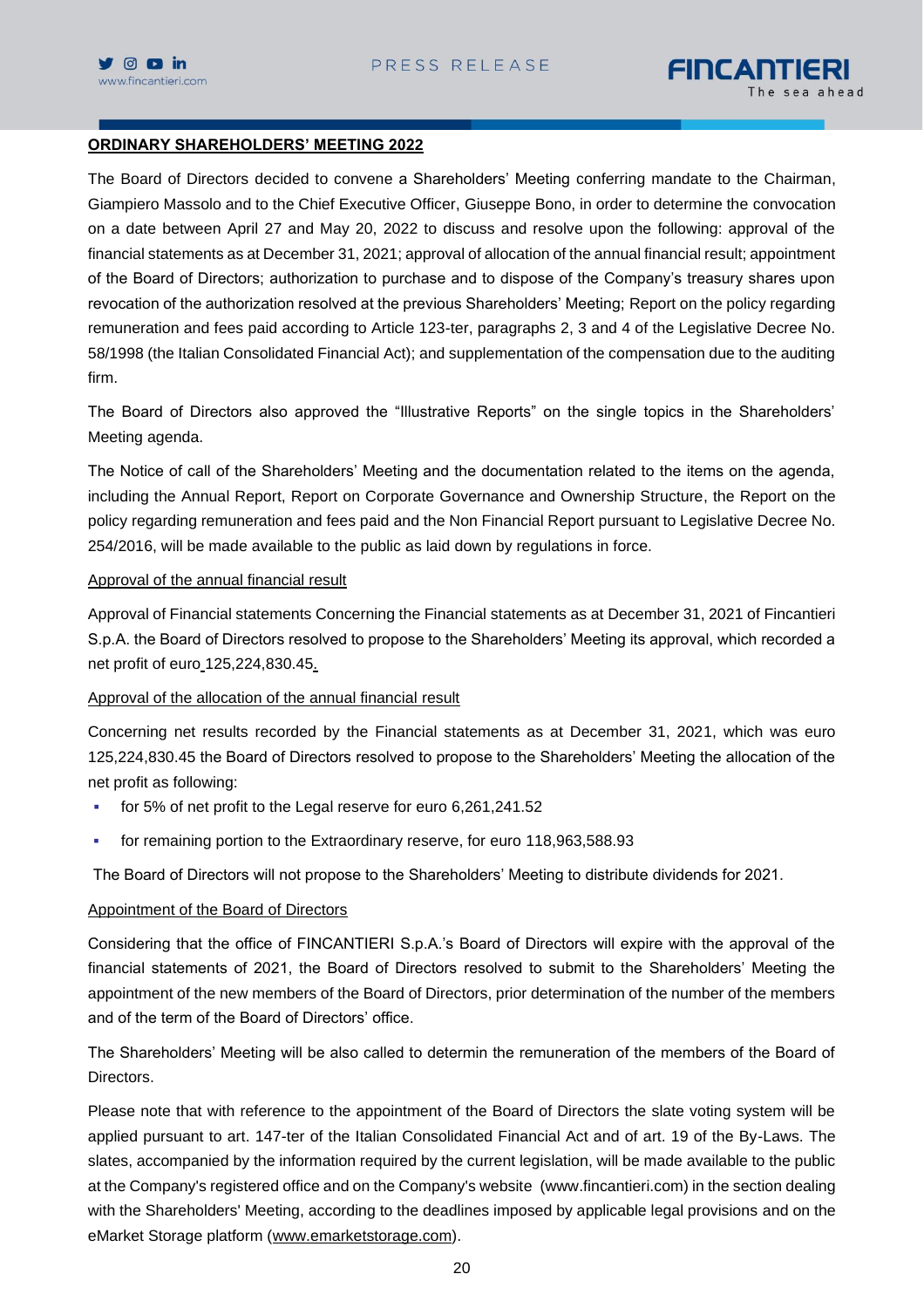



#### Authorization to purchase and dispose of treasury shares

The Board of Directors also resolved to submit the Ordinary Shareholders' Meeting the proposal for the authorization to purchase and dispose of treasury shares, following the revocation of the previous authorization granted by the Shareholder's Meeting on April 8, 2021 that has not been used until today and that would expire on October 8, 2022, limited to the authorization to purchase of treasury shares, wheras the authorization to dispose of treasury shares was granted without time limits.

The authorization to purchase and dispose of treasury shares is for the following purposes: (i) to service sharebased incentive plans approved by the Company and/or by its subsidiaries; (ii) to fulfil the obligations deriving from debt instruments that are convertible into ordinary shares; (iii) to support the market liquidity; (iv) to build a securities portfolio in order to sell, dispose, and/or utilize treasury shares in extraordinary transactions, in line with the strategic initiatives that the Company intends to pursue; (v) to operate in the market with a medium and long term investment perspective, also in order to build long-term shareholdings or in the context of initiatives related to the current operations, or again to lower the average cost of equity of the Company or to seize the opportunities to maximize the stock value that can derive from market trends

The authorization to purchase treasury shares is requested for a period of 18 months from the date of the corresponding Shareholder's Meeting resolution and for a maximum amount of shares not exceeding one fifth of the share capital of the Company, or to the different amount defined by the applicable law. The authorization to dispose of treasury shares is requested without time limits.

The purchase of such shares shall be carried out in accordance with the terms and conditions laid down by the applicable regulations, and accepted market practice. In particular the share purchases shall be made at a price within a +/-10% range limit compared to the reference share price recorded on the Italian stock market (Mercato Telematico Azionario - MTA) organized and managed by Borsa Italiana S.p.A. on the trading session preceding each single transaction.

As today, the Company holds a total of 3,012,414 ordinary shares, equal to approximately 0.18% of the total number of shares issued. The Company's subsidiaries do not hold Fincantieri shares.

The details of the proposal related to the authorization to purchase and dispose of treasury shares are contained in the Explanatory Report by the Board of Directors in accordance with Article 125-*ter* of the Italian Consolidated Financial Act and of the Article 73 of Consob Regulation No. 11971 of May 14, 1999 that will be made available to the public within the terms laid down by the regulations in force.

\* \* \*

*The Manager Responsible for Preparing Financial Reports, Felice Bonavolontà, declares, pursuant to paragraph 2 of article 154 bis of Italian Legislative Decree no. 58 dated February 24, 1998, that the information contained in this press release corresponds to the underlying documentary and accounting books and records.*

\* \* \*

This press release is available to the public at the Company's registered office and on its website [www.fincantieri.com](http://www.fincantieri.com/) *(under "Investor Relations – Price Sensitive Press Releases" and on the centralized storage of regulated information denominated eMarket STORAGE, available at the website [www.emarketstorage.com.](http://www.emarketstorage.com/)*

\* \* \*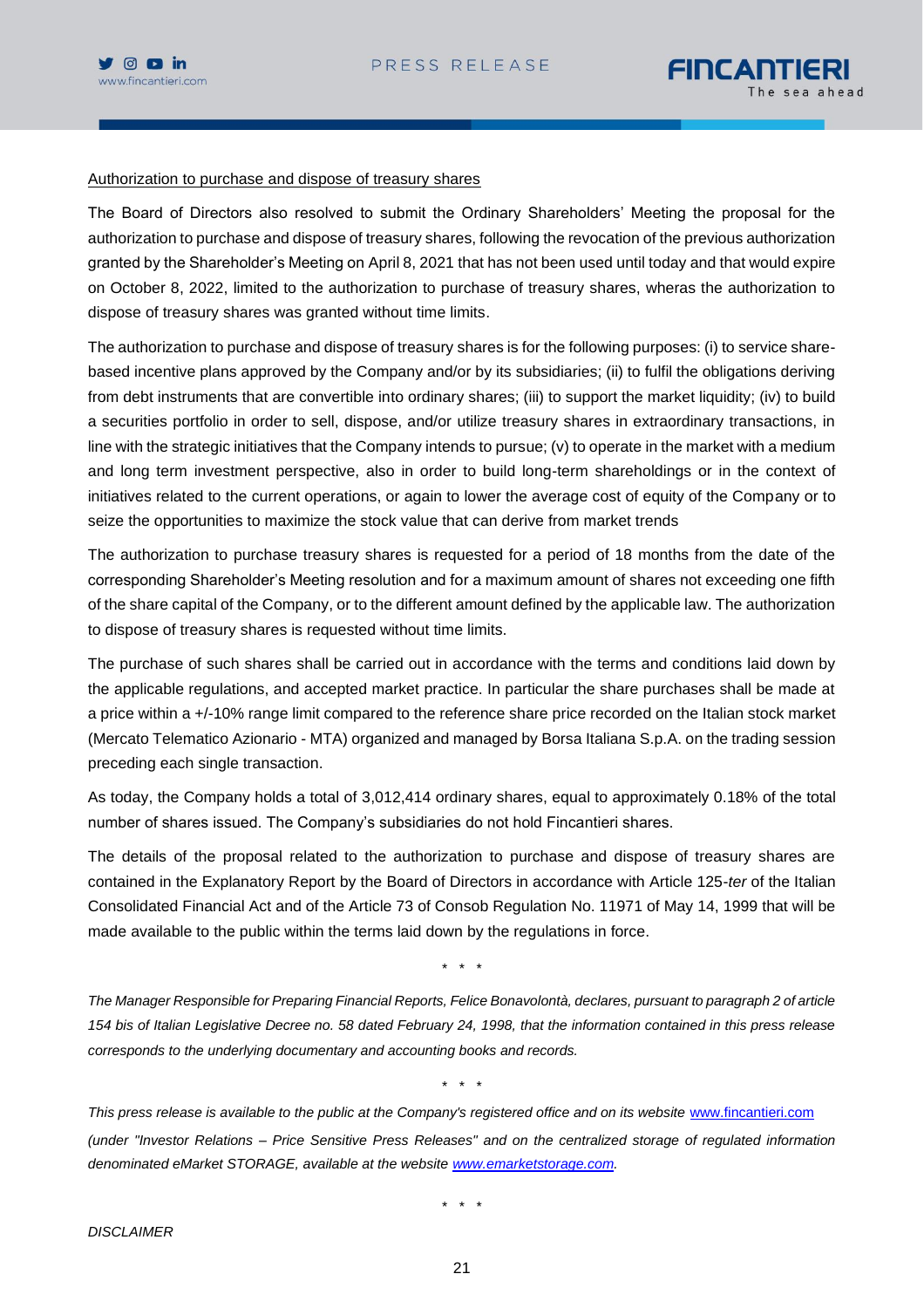

# PRESS RELEASE

FINCANTIERI

*Forecast data and information must be regarded as forward-looking statements and therefore, not being based on simple historical facts, contain, by their nature, an element of risk and uncertainty because they also depend on the occurrence of future events and developments outside the Company's control. Actual results could therefore be materially different from those expressed in forward-looking statements. Forward-looking statements refer to the information available at the date of their publication; Fincantieri S.p.A. reserves the right to communicate any changes in its forward-looking data and information within the time and in the manner required by law*

\* \* \*

*The financial results 2021 will be presented to the financial community during a conference call scheduled for Thursday March 24, 2022, at 9:00 CET.*

*To take part in the conference call, it is necessary to choose one of the alternatives below:*

*Access the audio webcast through the following [link.](https://urldefense.com/v3/__https:/87399.choruscall.eu/links/fincantieri220309.html__;!!EAvW5M_HCdSncw!agvPiOgSXzmW9oY1fHQUm39D9xHzHbBwGXm0LyEexMgJTmx-4TE5VcuDIG_l95WIIwIk-ic$)*

*Diamond Pass: please [connect](https://urldefense.com/v3/__http:/services.choruscall.it/DiamondPassRegistration/register?confirmationNumber=7549598&linkSecurityString=5b2df04ec__;!!EAvW5M_HCdSncw!agvPiOgSXzmW9oY1fHQUm39D9xHzHbBwGXm0LyEexMgJTmx-4TE5VcuDIG_l95WIjcX7Fzg$) to sign in and get your personal access code.*

*Alternatively, please dial-in the following numbers:*

*Italy +39 028020911*

*United Kingdom +44 1212818004*

*United States +1 7187058796*

*Hong Kong +852 58080984 then press \*0*

*Browser [HD Audio Connection](https://urldefense.com/v3/__https:/hditalia.choruscall.com/?calltype=2__;!!EAvW5M_HCdSncw!agvPiOgSXzmW9oY1fHQUm39D9xHzHbBwGXm0LyEexMgJTmx-4TE5VcuDIG_l95WIieK8_a0$)*

*The slide presentation will be available in the Investor Relations section of the website* [www.fincantieri.com](http://www.fincantieri.com/)

\* \* \*

*Attachments: Financial statements, not subject to audit by the Independent Audit Firm*

\* \* \*

*Fincantieri is one of the world's largest shipbuilding groups, the only one active in all high-tech marine industry sectors. It is leader in the construction and transformation of cruise, naval and oil & gas and wind offshore vessels, as well as in the production of systems and component equipment, after-sales services and marine interiors solutions. Thanks to the expertise developed in the management of complex projects, the Group boasts first-class references in infrastructures, and is a reference player in digital technologies and cybersecurity, electronics and advanced systems.* 

*With over 230 years of history and more than 7,000 ships built, Fincantieri maintains its know-how, expertise and management centres in Italy, here employing 10,000 workers and creating around 90,000 jobs, which double worldwide thanks to a production network of 18 shipyards operating in four continents and with over 20,000 employees.*

#### [www.fincantieri.com](http://www.fincantieri.com/)

#### **FINCANTIERI**

Press Office **Investor Relations** Tel. +39 040 3192473 Tel. +39 040 3192111 [press.office@fincantieri.it](mailto:press.office@fincantieri.it) investor.relations@fincantieri.it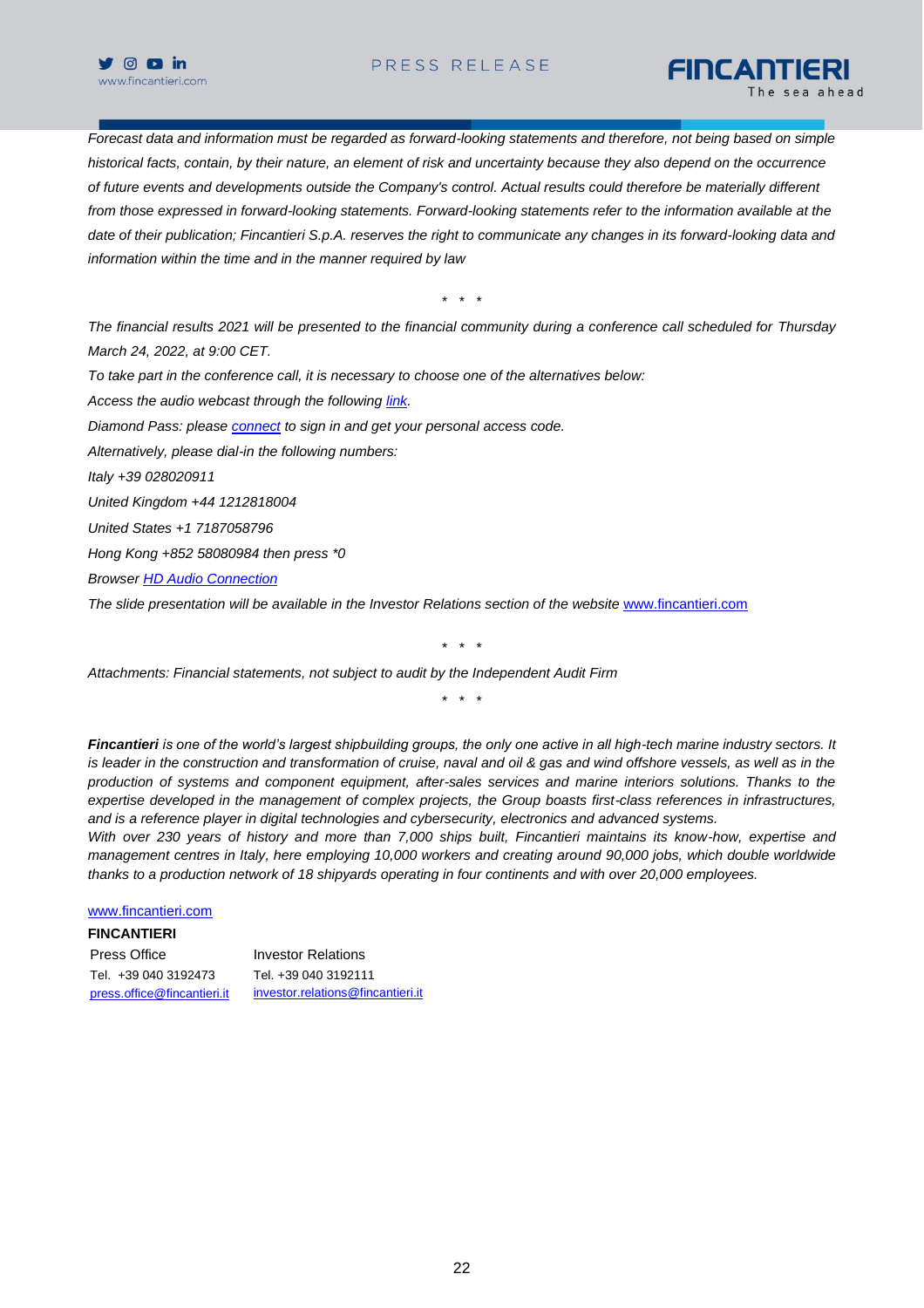

#### **APPENDICES**

Presented below are the reclassified consolidated versions of the income statement, statement of financial position and statement of cash flows, the breakdown of consolidated net financial position and the principal economic and financial indicators used by management to monitor business performance.

## **RECLASSIFIED CONSOLIDATED INCOME STATEMENT**

| (euro/milion)                                                                                                                                                                                                                                                          | 31.12.2021<br><b>Excluding pass-</b><br>through<br>activities <sup>(1)</sup> | 31.12.2021                  | 31.12.2020<br><b>Excluding pass-</b><br>through<br>activities <sup>(1)</sup> | 31.12.2020                     |
|------------------------------------------------------------------------------------------------------------------------------------------------------------------------------------------------------------------------------------------------------------------------|------------------------------------------------------------------------------|-----------------------------|------------------------------------------------------------------------------|--------------------------------|
| <b>Revenue and income</b>                                                                                                                                                                                                                                              | 6,662                                                                        | 6,911                       | 5,191                                                                        | 5,879                          |
| Materials, services and other costs                                                                                                                                                                                                                                    | (5,028)                                                                      | (5,277)                     | (3,925)                                                                      | (4,613)                        |
| Personnel costs                                                                                                                                                                                                                                                        | (1,076)                                                                      | (1,076)                     | (917)                                                                        | (917)                          |
| Provisions                                                                                                                                                                                                                                                             | (63)                                                                         | (63)                        | (35)                                                                         | (35)                           |
| EBITDA <sup>(2)</sup>                                                                                                                                                                                                                                                  | 495                                                                          | 495                         | 314                                                                          | 314                            |
| <b>EBITDA</b> margin                                                                                                                                                                                                                                                   | 7.4%                                                                         | 7.2%                        | 6.1%                                                                         | 5.3%                           |
| Depreciation, amortization and impairment                                                                                                                                                                                                                              | (206)                                                                        | (206)                       | (166)                                                                        | (166)                          |
| <b>EBIT</b>                                                                                                                                                                                                                                                            | 289                                                                          | 289                         | 148                                                                          | 148                            |
| <b>EBIT margin</b>                                                                                                                                                                                                                                                     | 4.3%                                                                         | 4.2%                        | 2.9%                                                                         | 2.5%                           |
| Finance income/(costs)                                                                                                                                                                                                                                                 |                                                                              | (105)                       |                                                                              | (131)                          |
| Income/(expenses) from investments                                                                                                                                                                                                                                     |                                                                              | (14)                        |                                                                              | (13)                           |
| Income taxes                                                                                                                                                                                                                                                           |                                                                              | (78)                        |                                                                              | (46)                           |
| Adjusted profit/(loss) for the period(1)                                                                                                                                                                                                                               |                                                                              | 92                          |                                                                              | (42)                           |
| of which attributable to Group                                                                                                                                                                                                                                         |                                                                              | 92                          |                                                                              | (37)                           |
| Extraordinary and non-recurring income and (expenses)<br>- of which costs relating to the impacts deriving from the spread of COVID-19 <sup>(3)</sup><br>- of which costs relating to asbestos litigation<br>- of which other costs linked to non-recurring activities |                                                                              | (90)<br>(30)<br>(55)<br>(5) |                                                                              | (258)<br>(196)<br>(52)<br>(10) |
| Tax effect of extraordinary and non-recurring income and<br>expenses                                                                                                                                                                                                   |                                                                              | 20                          |                                                                              | 55                             |
| Profit/(loss) for the period                                                                                                                                                                                                                                           |                                                                              | 22                          |                                                                              | (245)                          |
| of which attributable to Group                                                                                                                                                                                                                                         |                                                                              | 22                          |                                                                              | (240)                          |

(<sup>t</sup>) Please, refer to the paragraph Alternative Performance Measures<br>(<sup>2</sup>) This figure does not include extraordinary and non-recurring income and expenses related to the spread of COVID-19. Please, refer to the paragraph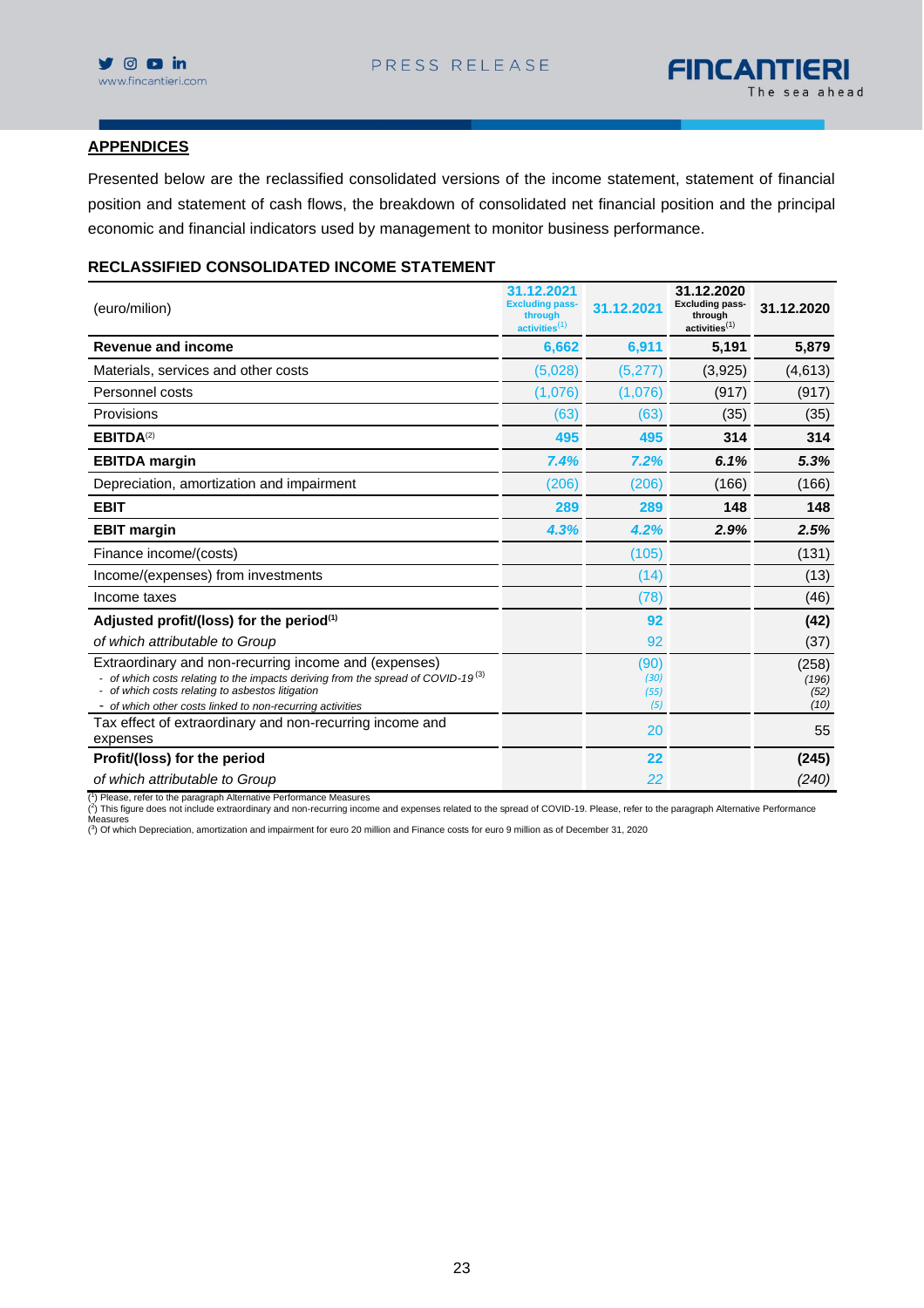

# **RECLASSIFIED CONSOLIDATED STATEMENT OF FINANCIAL POSITION**

| (euro/million)                                                  | 31.12.2021 | 31.12.2020 |
|-----------------------------------------------------------------|------------|------------|
| Intangible assets                                               | 688        | 629        |
| Right of use                                                    | 116        | 85         |
| Property, plant and equipment                                   | 1,518      | 1,301      |
| Investments                                                     | 123        | 105        |
| Other non-current assets and liabilities                        | (18)       | (25)       |
| Employee benefits                                               | (64)       | (60)       |
| Net fixed capital                                               | 2,363      | 2,035      |
| Inventories and advances                                        | 886        | 881        |
| Construction contracts and client advances                      | 1,182      | 1,963      |
| <b>Construction loans</b>                                       | (1,075)    | (1, 325)   |
| Trade receivables                                               | 936        | 602        |
| Trade payables                                                  | (2,490)    | (2, 361)   |
| Provisions for risks and charges                                | (101)      | (73)       |
| Other current assets and liabilities                            | (8)        | 111        |
| Net working capital                                             | (670)      | (202)      |
| Net assets/(liabilities) to be sold and discontinued operations |            | 6          |
| Net invested capital                                            | 1.693      | 1,839      |
| Share capital                                                   | 863        | 863        |
| Reserves and retained earnings attributable to the Group        | (45)       | (101)      |
| Non-controlling interests in equity                             | 16         | 15         |
| <b>Equity</b>                                                   | 834        | 777        |
| Net financial position(1)                                       | 859        | 1,062      |
| <b>Sources of funding</b>                                       | 1,693      | 1,839      |

( 1 ) Excluding construction loans and including non-current financial receivables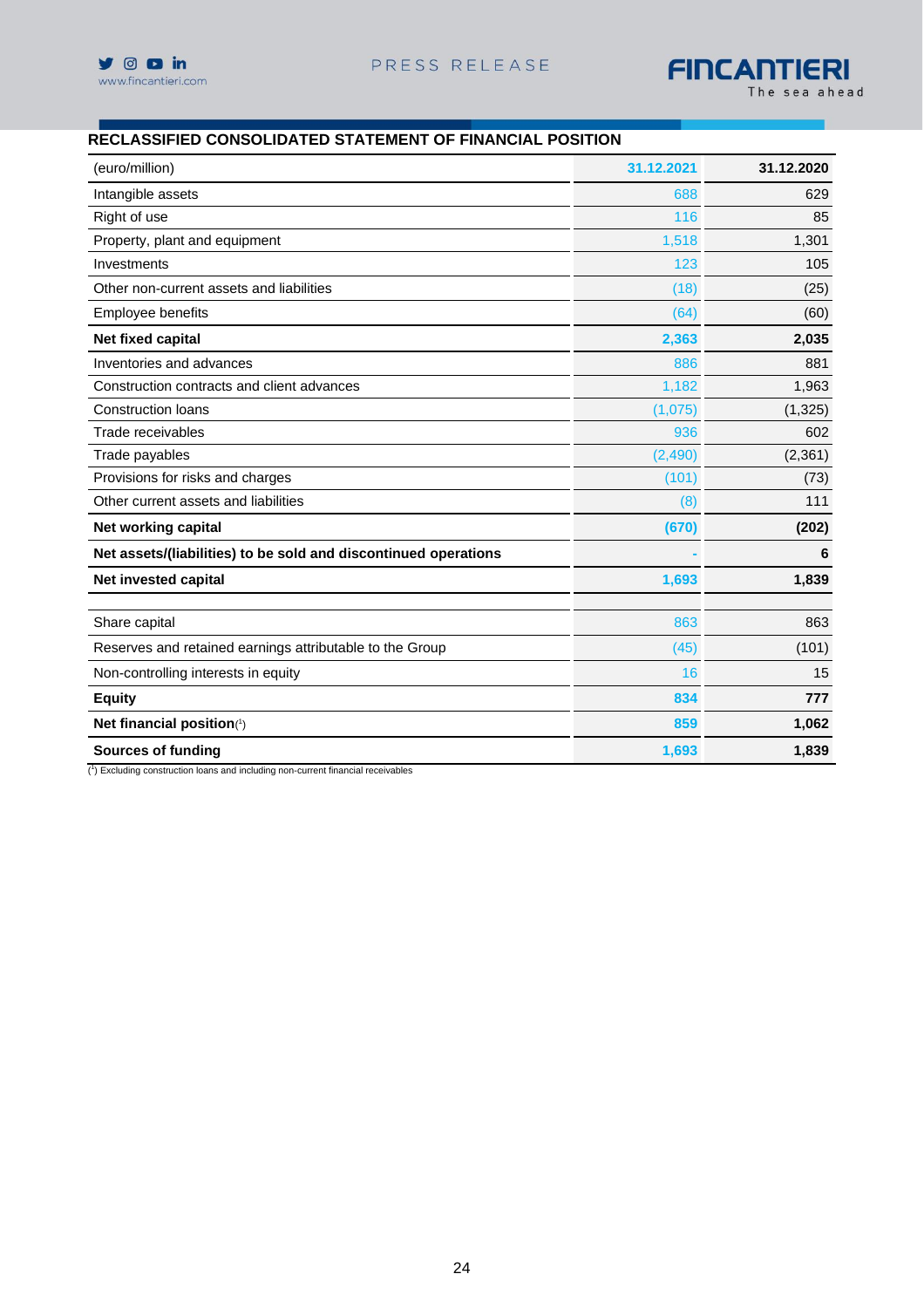

# **RECLASSIFIED CONSOLIDATED STATEMENT OF CASH FLOWS**

| (euro/million)                                                                     | 31.12.2021 | 31.12.2020 |
|------------------------------------------------------------------------------------|------------|------------|
| Net cash flows from operating activities                                           | 594        | (14)       |
| Net cash flows from investing activities                                           | (535)      | (376)      |
| Net cash flows from financing activities                                           | (109)      | 1,291      |
| Net cash flows for the period                                                      | (50)       | 901        |
| Cash and cash equivalents at beginning of period                                   | 1.275      | 382        |
| Effects of currency transaction difference on opening cash and cash<br>equivalents | 11         | (8)        |
| Cash and cash equivalents at end of period                                         | 1.236      | 1.275      |

### **CONSOLIDATED NET FINANCIAL POSITION**

| (euro/million)                                      | 31.12.2021 | 31.12.2020 |
|-----------------------------------------------------|------------|------------|
| Cash and cash equivalents                           | 1,236      | 1,275      |
| Other current financial assets                      | 148        | 76         |
| Current financial liabilities                       | (105)      | (153)      |
| Debt instruments – current portion                  | (220)      | (100)      |
| Current portion of bank loans and credit facilities | (273)      | (122)      |
| <b>Current debt</b>                                 | (598)      | (375)      |
| Net current cash/(debt)                             | 786        | 976        |
| Non-current financial receivables                   | 252        | 96         |
| Non-current financial liabilities                   | (1,897)    | (2, 134)   |
| Non-current debt                                    | (1, 897)   | (2, 134)   |
| <b>Net financial position</b>                       | (859)      | (1,062)    |

## **EXCHANGE RATE**

The exchange rate used to translate the financial statements of Group companies with a "functional currency" other than the Euro are as follow:

|                         | 2021                 |               | 2020                 |               |
|-------------------------|----------------------|---------------|----------------------|---------------|
|                         | 12 months<br>average | Spot at 31.12 | 12 months<br>average | Spot at 31.12 |
| US Dollar (USD)         | 1.1827               | 1.1326        | 1.1422               | 1.2271        |
| Australian Dollar (AUD) | 1.5749               | 1.5615        | 1.6549               | 1.5896        |
| UAE Dirham (AED)        | 4.3436               | 4.1595        | 4.1947               | 4.5065        |
| Canadian Dollar (CAD)   | 1.4826               | 1.4393        | 1.5300               | 1.5633        |
| Brazilian Real (BRL)    | 6.3779               | 6.3101        | 5.8943               | 6.3735        |
| Norwegian Krone (NOK)   | 10.1633              | 9.9888        | 10.7228              | 10.4703       |
| Indian Rupee (INR)      | 87.4392              | 84.2292       | 84.6392              | 89.6605       |
| Rumanian Leu (RON)      | 4.9215               | 4.9490        | 4.8383               | 4.8683        |
| Chinese Yuan (CNY)      | 7.6282               | 7.1947        | 7.8747               | 8.0225        |
| Swedish Krone (SEK)     | 10.1465              | 10.2503       | 10.4848              | 10.0343       |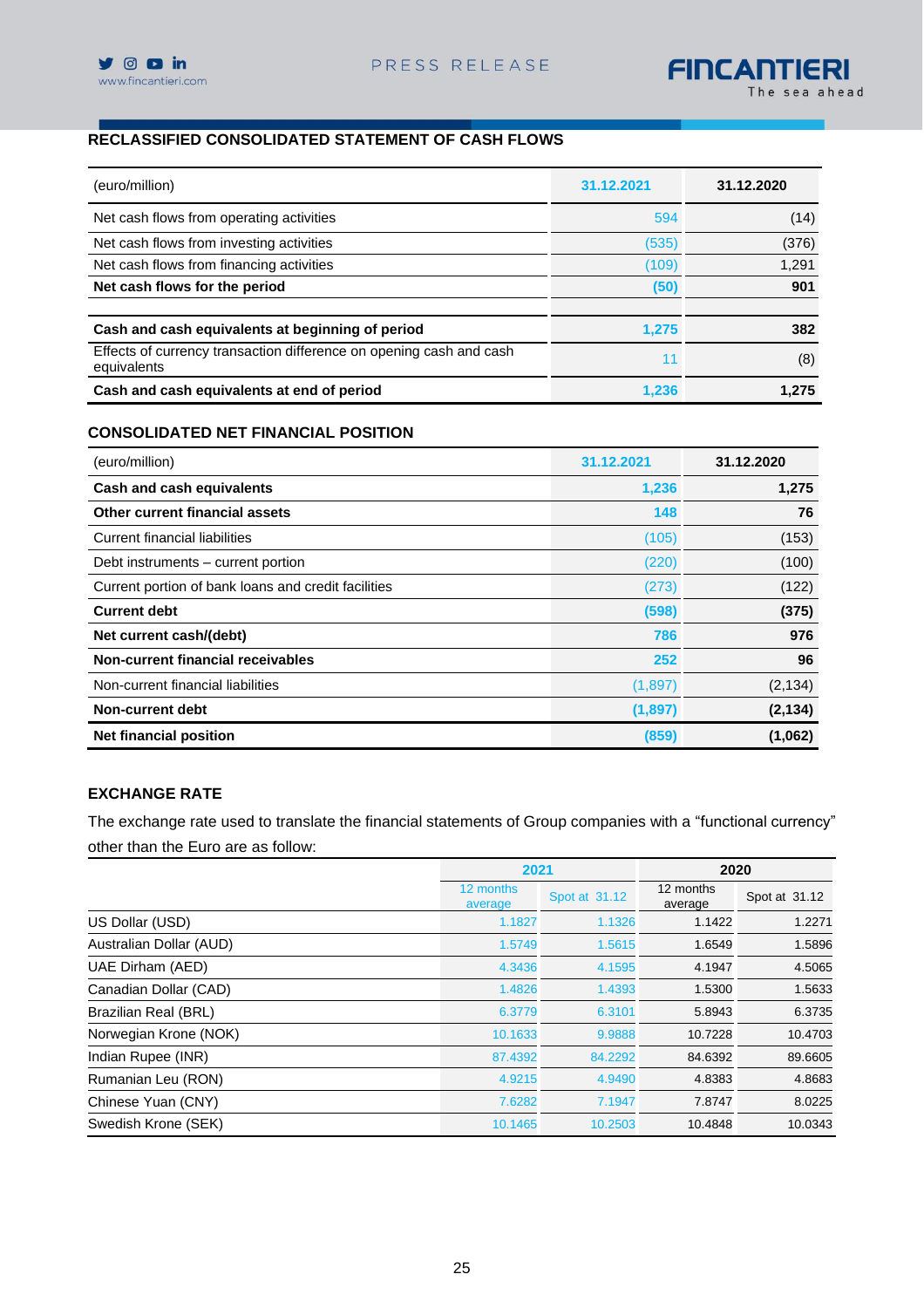

# FINCANTIERI

# **ALTERNATIVE PERFORMANCE MEASURES**

Fincantieri's management review the performance of the Group and its business segments also using certain measures not envisaged by the IFRS. In particular, EBITDA, in the configuration monitored by the Group, is used as the main earnings indicator, as it enables the Group's underlying profitability to be assessed, by eliminating the impact of volatility associated with non-recurring items or extraordinary items outside the ordinary course of business (please, refer to the reclassified consolidated income statement); the EBITDA configuration adopted by the Group might not be consistent with the configurations adopted by other companies.

As required by Consob Communication no. 0092543 of December 3, 2015 which implements the ESMA Guidelines on Alternative Performance Measures (document no. ESMA/2015/1415), the components of each of these measures are described below:

- EBITDA: this is equal to earnings before taxes, before finance income and costs, before income and expenses from investments and before depreciation, amortization and impairment, as reported in the financial statements, adjusted to exclude the following items:
	- provisions for costs and legal expenses associated with lawsuits brought by employees for asbestos related damages;
	- charges connected to the impacts of COVID-19 outbreak, referring mainly to the failure to absorb fixed production costs during the shutdown of activities in 2020, the impact of reduced efficiency resulting from the implementation of the preventive measures adopted, and the costs for sanitary aids and expenses to ensure employee health and safety;
	- costs relating to reorganization plans and non-recurring other personnel costs;
	- other expenses or income outside the ordinary course of business due to particularly significant nonrecurring events.
- EBIT: this is equal to EBITDA after deducting recurring depreciation, amortization and impairment (this excludes impairment of goodwill, intangible assets and property, plant and equipment recognized as a result of impairment tests).
- Profit/(loss) before extraordinary and non-recurring income and expenses: this is equal to profit/(loss) for the period before adjustments for non-recurring items or those outside the ordinary course of business, which are reported before the related tax effect.
- Net fixed capital: this reports the fixed assets used in the business and includes the following items: Intangible assets, Rights of use, Property, plant and equipment, Investments and Other non-current assets (including the fair value of derivatives classified in non-current Financial assets and non-current Financial liabilities) net of Employee benefits.
- Net working capital: this is equal to capital employed in ordinary operations, which includes Inventories and advances, Construction contracts and client advances, Construction loans, Trade receivables, Trade payables, Provisions for risks and charges, and Other current assets and liabilities (including Income tax assets, Income tax liabilities, Deferred tax assets and Deferred tax liabilities, as well as the fair value of derivatives classified in current Financial assets and current Financial liabilities).
- Net invested capital: this is equal to the total of Net fixed capital, Net working capital, and Net assets/ (liabilities) to be sold and discontinued operations.
- The Net financial position monitored by management includes: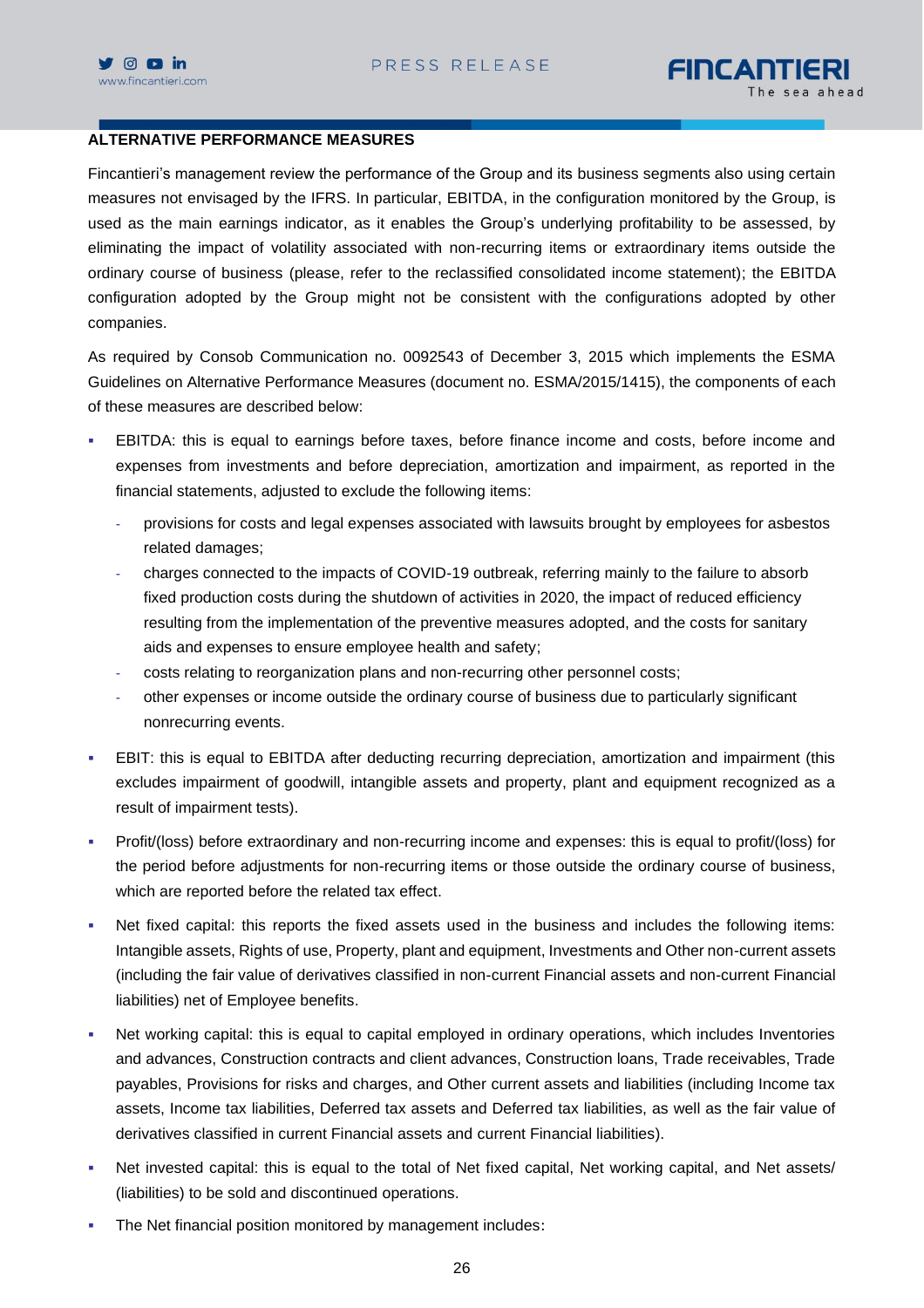

- FINCANTIERI
- Net current cash/(debt): cash and cash equivalents, held-for-trading securities, current financial receivables, current financial debt (excluding construction loans), current portion of long-term loans and credit facilities, other current financial liabilities;
- Net non-current cash/(debt): non-current financial receivables, non-current financial debt, bonds, other non-current financial liabilities.
- ROI (Return on investment) is calculated as the ratio between EBIT of the period and the arithmetic mean of Net Invested Capital at the beginning and the end of the reporting period.
- ROE (Return on equity) is calculated as the ration between Profit/(loss) for the period and the arithmetic mean of Total Equity at the beginning and end of the period.
- Total debt/Total equity: this is calculated as the ratio between Total debt and Total equity.
- Net financial position/EBITDA: this is calculated by the Group as the ratio between the Net financial position, as monitored by the Group, and EBITDA.
- Net financial position/Total equity: this is calculated as the ratio between the Net financial position, as monitored by the Group, and Total equity.
- **•** Revenue and income excluding pass-through activities: Revenue and income excluding the portion relating to sale contracts with pass-through activities, whose value is exactly offset by the corresponding cost; pass-through activities are defined as contracts whole value is entirely invoiced by the Group to the final client, but whose construction activities are not managed directly by the Group.
- Provisions: these refer to increases in the Provisions for risks and charges, and impairment of Trade receivables and Other non-current and current assets.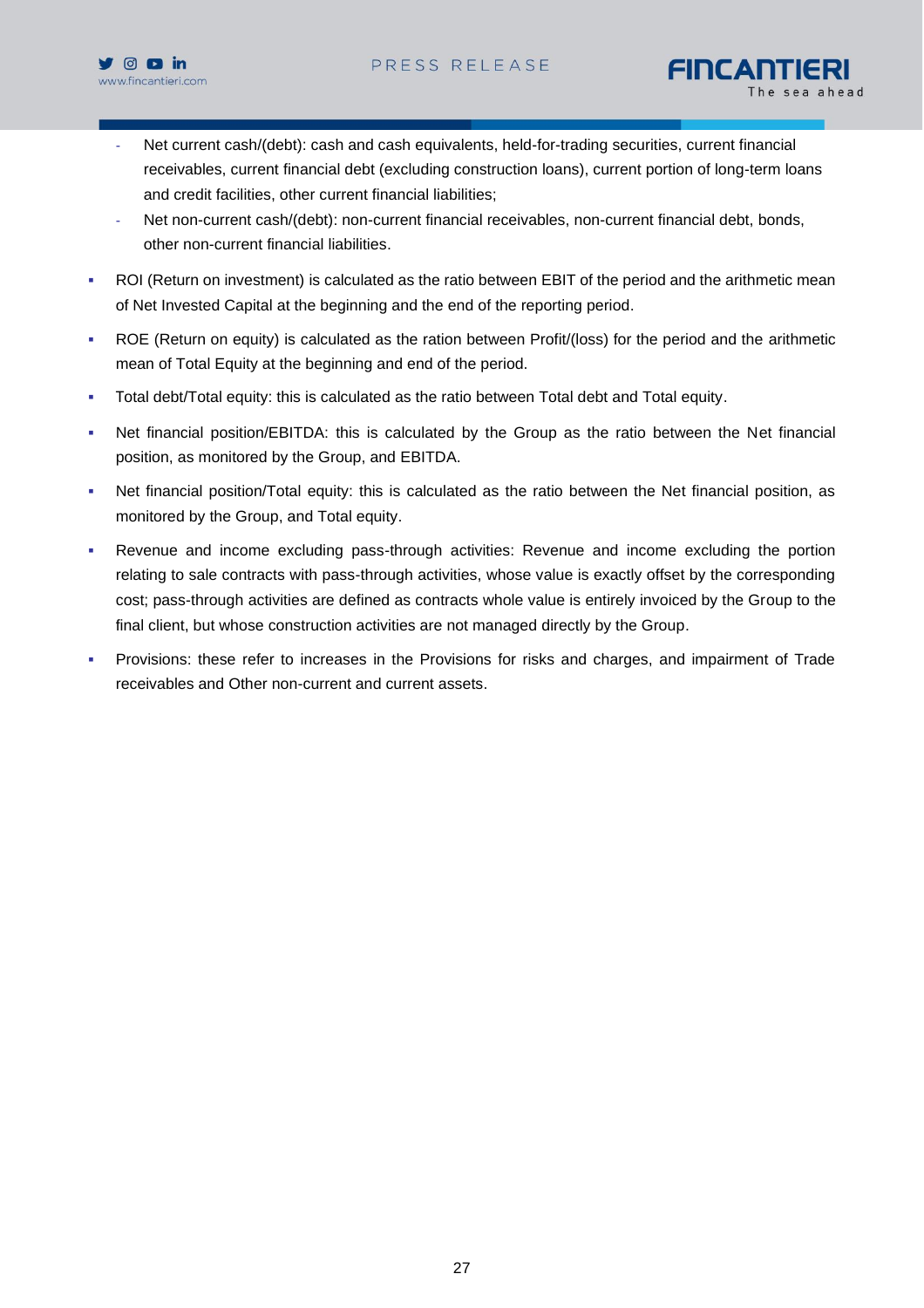



The following tables reconcile the amounts presented in the reclassified statements with those presented in the mandatory IFRS statements.

## **CONSOLIDATED INCOME STATEMENT**

|                                                                                | 31.12.2021                             |                                         |                                        | 31.12.2020                              |  |
|--------------------------------------------------------------------------------|----------------------------------------|-----------------------------------------|----------------------------------------|-----------------------------------------|--|
| (euro/million)                                                                 | Amounts in<br><b>IFRS</b><br>statement | Amounts in<br>reclassified<br>statement | Amounts in<br><b>IFRS</b><br>statement | Amounts in<br>reclassified<br>statement |  |
| A – Revenue                                                                    |                                        | 6,911                                   |                                        | 5.879                                   |  |
| Operating revenue                                                              | 6,799                                  |                                         | 5,782                                  |                                         |  |
| Other revenue and income                                                       | 113                                    |                                         | 97                                     |                                         |  |
| Recl. to I - Extraordinary and non-recurring income                            |                                        |                                         |                                        |                                         |  |
| and expenses                                                                   | (1)                                    |                                         |                                        |                                         |  |
| B - Materials, services and costs                                              |                                        | (5, 277)                                |                                        | (4.613)                                 |  |
| Materials, services and other costs                                            | (5, 311)                               |                                         | (4, 727)                               |                                         |  |
| Recl. to I - Extraordinary and non-recurring income                            | 34                                     |                                         | 114                                    |                                         |  |
| and expenses                                                                   |                                        |                                         |                                        |                                         |  |
| C - Personnel costs                                                            |                                        | (1,076)                                 |                                        | (917)                                   |  |
| Personnel costs                                                                | (1,085)                                |                                         | (987)                                  |                                         |  |
| Recl. to I - Extraordinary and non-recurring income                            | 9                                      |                                         | 70                                     |                                         |  |
| and expenses                                                                   |                                        |                                         |                                        |                                         |  |
| <b>D</b> - Provisions                                                          |                                        | (63)                                    |                                        | (35)                                    |  |
| Provisions                                                                     | (111)                                  |                                         | (80)                                   |                                         |  |
| Recl. to I - Extraordinary and non-recurring income                            | 48                                     |                                         | 45                                     |                                         |  |
| and expenses                                                                   |                                        |                                         |                                        |                                         |  |
| E - Depreciation, amortization and impairment                                  |                                        | (206)                                   |                                        | (166)                                   |  |
| Depreciation, amortization and impairment                                      | (206)                                  |                                         | (186)                                  |                                         |  |
| Recl. to I - Extraordinary and non-recurring income                            |                                        |                                         | 20                                     |                                         |  |
| and expenses                                                                   |                                        |                                         |                                        |                                         |  |
| F - Finance income/(costs)                                                     |                                        | (105)                                   |                                        | (131)                                   |  |
| Finance income/(costs)                                                         | (105)                                  |                                         | (140)                                  |                                         |  |
| Recl. to I - Extraordinary and non-recurring income<br>and expenses            |                                        |                                         | 9                                      |                                         |  |
| G - Income/(expenses) from investments                                         |                                        | (14)                                    |                                        | (13)                                    |  |
| Income/(expenses) from investments                                             | (14)                                   |                                         | (13)                                   |                                         |  |
| Recl. to I - Extraordinary and non-recurring income<br>and expenses            |                                        |                                         |                                        |                                         |  |
| H - Income taxes                                                               |                                        | (78)                                    |                                        | (46)                                    |  |
| Income taxes                                                                   | (58)                                   |                                         | 9                                      |                                         |  |
| Recl. L - Tax effect of extraordinary and non-recurring<br>income and expenses | (20)                                   |                                         | (55)                                   |                                         |  |
| I-Extraordinary and non-recurring income and<br>expenses                       |                                        | (90)                                    |                                        | (258)                                   |  |
| Recl. from A - Revenues and income                                             | 1                                      |                                         |                                        |                                         |  |
| Recl. from B - Materials, services and other costs                             | (34)                                   |                                         | (114)                                  |                                         |  |
| Ricl. from C - Personnel costs                                                 | (9)                                    |                                         | (70)                                   |                                         |  |
| Ricl. from D - Provisions                                                      | (48)                                   |                                         | (45)                                   |                                         |  |
| Ricl. from E - Depreciation, amortization and<br>impairment                    |                                        |                                         | (20)                                   |                                         |  |
| Ricl. from F - Finance income/(costs)                                          |                                        |                                         | (9)                                    |                                         |  |
| L - Tax effect of extraordinary and non-recurring                              |                                        |                                         |                                        |                                         |  |
| income and expenses                                                            |                                        | 20                                      |                                        | 55                                      |  |
| Ricl. from H - Income taxes                                                    | 20                                     |                                         | 55                                     |                                         |  |
| Profit/(loss) for the period                                                   |                                        | 22                                      |                                        | (245)                                   |  |